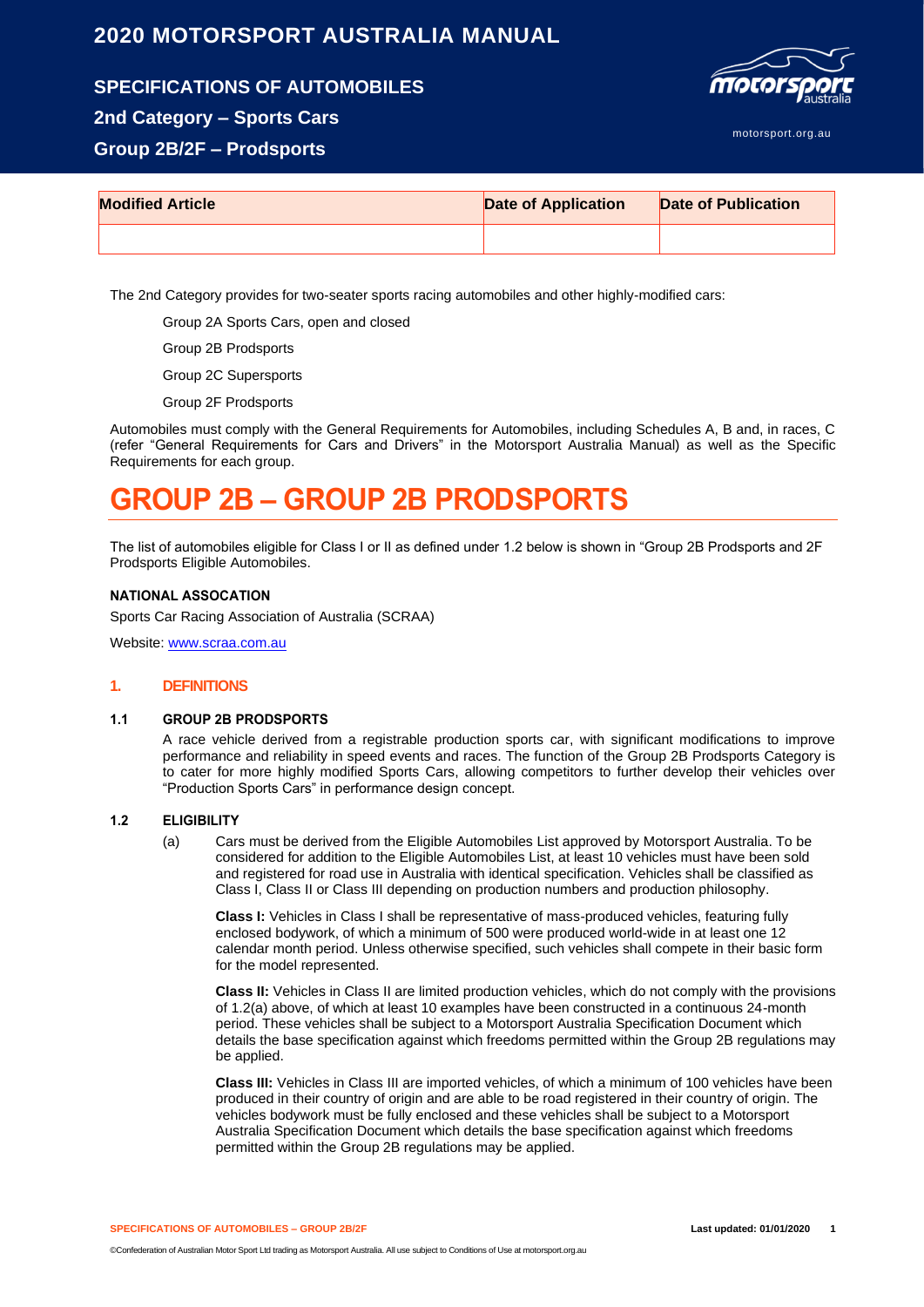- (b) The Sports Car Racing Association of Australia (SCRAA) will make representations to the Motorsport Australia Australian Motor Racing Commission (AMRC) on behalf of its members.
- (c) The AMRC shall be solely responsible for making recommendations to Motorsport Australia with regards to all matters relating to the recognition by Motorsport Australia of any vehicle as a Sports Car.
- (d) Notwithstanding the provisions of Article 1.2 Motorsport Australia reserves the right to include or restrict other makes and models, or parts from such, at its sole discretion.

## **1.3 DECORATIVE STRIPS**

These are regarded as any parts following the external contour of the bodywork and less than 100mm high; the function of which is to prevent minor body damage or is decorative. Badges describing the vehicle manufacturer and/or model are considered to be within this definition, but not the radiator grille.

## **1.4 MATERIALS**

The use of carbon/carbon Kevlar composites, or titanium alloys, in any non-standard structural or mechanical component, unless specifically provided for by an article in the present regulations, is prohibited.

## **1.5 OPEN CARS**

Any vehicle which does not have a supporting structure between the upper edges of the front windscreen pillars and rear window (where fitted) shall be regarded as an open car.

## **1.6 FREE**

A component, deemed to be free under these regulations may, where fitted to the vehicle as standard, be removed or replaced. Where the removed component is replaced, the replacement is not restricted in design or material (unless otherwise specified) providing it performs only the same function. No modification may be made to surrounding components or bodywork to which the replacement is fitted, unless otherwise permitted. Where freedom is granted for the fitment of any component, such freedom is restricted to that component and such modifications as are allowed in Article 3.11. For the purpose of this article, a component shall be deemed to include all other components with which it is integrated, or to which it is attached by means the manufacturer intended to be permanent. Where a system is deemed as free, all components solely associated with that system are regarded as free, as per above.

## **2. REGULATIONS**

## **2.1 ROLE OF Motorsport Australia**

The following technical regulations for Group 2B Prodsports are issued by Motorsport Australia and must be read in conjunction with the relevant Schedules of "General Requirements for Cars and Drivers".

## **2.2 PUBLICATION DATE FOR AMENDMENTS**

Each year in January at the latest, Motorsport Australia will publish all changes made to these regulations in the Motorsport Australia Manual. Changes made for safety may come into force without notice. Motorsport Australia reserves the right to alter regulations at its discretion.

## **2.3 MEASUREMENT**

All measurements relevant to the bodywork and suspension must be made while the car is stationary on a flat horizontal surface, without the driver, and with the steering centred.

## **2.4 LOG BOOK/ELIGIBILITY**

The Competitor is responsible for furnishing any documentation to prove the eligibility of any part used or modification performed otherwise outside of these regulations.

## **2.5 STANDARD EQUIPMENT**

- (a) Where an article in the present regulations refers to standard equipment, it refers to the specifications of or parts fitted to the particular model or marketing designation of the vehicle as supplied by the manufacturer. Parts available as options, whether at additional cost or not, are not eligible unless otherwise specified. The model represented shall be as specified on the entry form.
- (b) Optional parts are permissible for Class I cars provided they are manufacturer supplied only. Other options that were not only manufacturer supply are forbidden.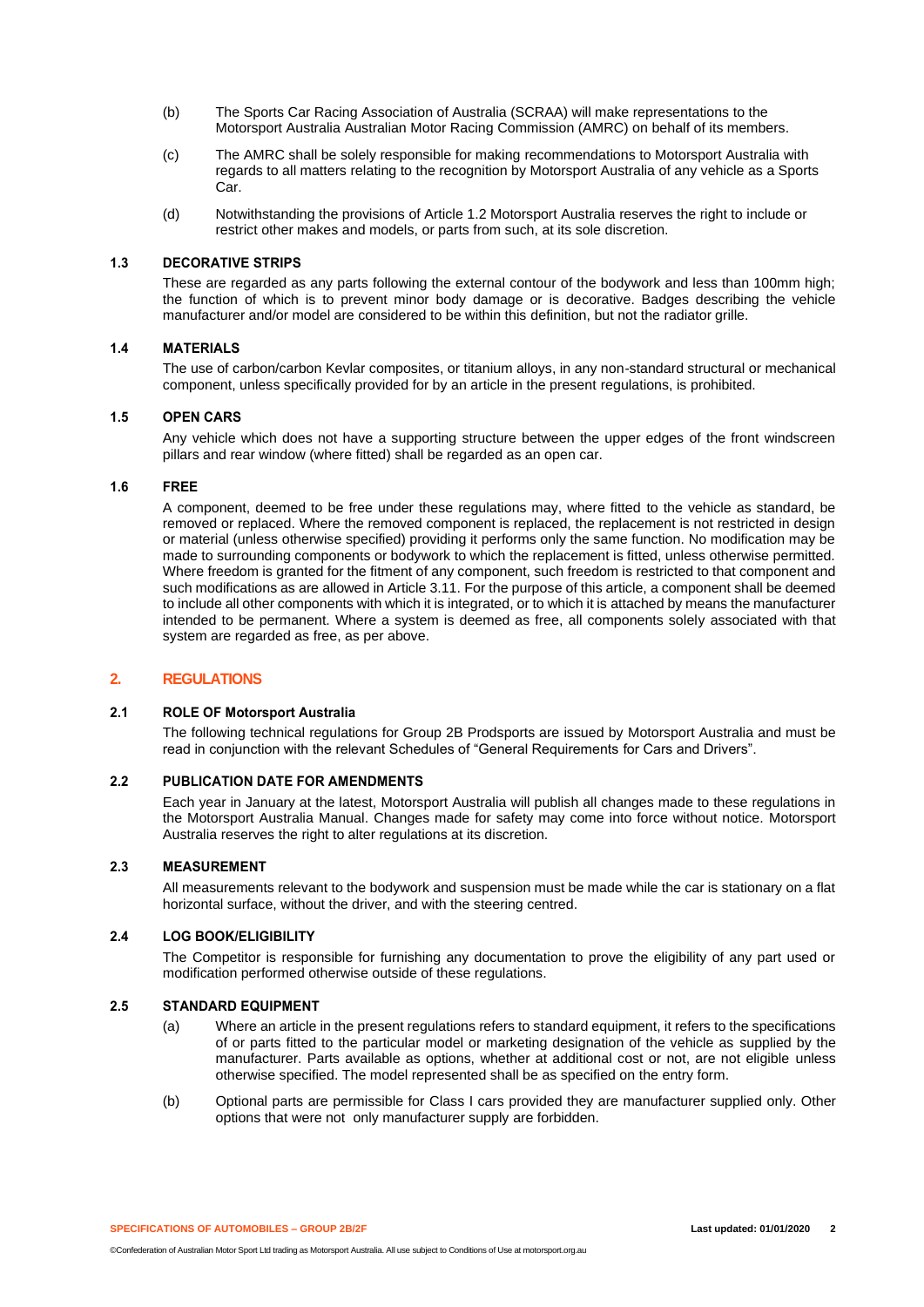## **2.6 MODIFICATIONS**

Any aspect relating to the construction, modification and/or preparation of the vehicle, which is not specifically authorised in the present regulations, is forbidden. The only work which may be otherwise performed on the car is that necessary for normal servicing or the replacement of parts damaged by wear or accident, or that required under Schedules A, B and C of the Motorsport Australia Manual (refer "General Requirements for Cars and Drivers"). Unless otherwise specified, a part replaced through damage or wear must only be replaced by an original part identical to the previously undamaged one.

## **3. BODYWORK AND DIMENSIONS**

#### **3.1 STRENGTHENING**

It is permitted to seam weld the bodyshell/chassis and to add strengthening including but not restricted to the safety cage structure.

## **3.2 BUMPER BARS AND EMBELLISHMENTS**

- (a) Bumper bars not integral with the coachwork may be removed. External decorative strips, mud flaps and unused brackets may be removed. Registration plates, registration plate mountings and associated lighting components may be removed. Sump guards/splash guards may be removed or added. No part of any additional or replacement sump/splash guard may extend to the rear of the rearmost point of the engine block as installed in the vehicle.
- (b) It is permitted to add a vent/s to the bonnet/engine cover to assist engine cooling. Such a vent may not be placed in such a position as to be a danger to the driver in case of fire or spillage of liquids.
- (c) Vent/s may also be used in non-structural side panels to assist brake cooling.

## **3.3 FRONT AIR DAM**

It is permitted to fit an airdam to the front of the car, subject to the following restrictions:

- (a) No part extends forward of the foremost point of the original vehicle.
- (b) It may be no wider than the coachwork as measured above the centre of the front wheel hubs.
- (c) Undertrays may be installed, including a splitter, and be used as an aerodynamic aid. No part of the undertray/splitter may extend further rearward than 25% of the total length of the original vehicle, plus 10% as necessary for attachment purposes. It must not project any further forward than 100mm from the point of attachment at the foremost point of the original bodywork and no wider than the outer edge of the tyres at the wheel hubs, be no lower than the lowest point of the bodywork plus the thickness of the undertray/splitter. The undertray/splitter must not exceed 12mm thickness at any point while remaining parallel with the sills. (Tyres must be inflated to a minimum of 1.8 bar of pressure.)
- (d) Where a vehicle has a full length undertray as standard from the manufacturer this may remain in place but must not be replaced by another of different design or material.
- (e) On vehicles where the front bumper/fascia is integrated with the coachwork, the air dam may replace the original bumper/fascia provided that the original mounts are retained.
- (f) Cannards/diveplanes may be fitted provided they are no wider than the vehicle at the widest point.

## **3.4 REAR AERODYNAMIC DEVICES**

It is permitted to fit a rear deck spoiler or wing provided that either:

- (a) It was supplied as a factory option for that particular model of vehicle or another model of the same family of vehicle, provided it complies with Article (c)(i) below. It is permissible to replace one rear aerodynamic device with another complying with the present article; or
- (b) It is within 150mm of the coachwork at all points, and no part extends forward of the rear axle centreline; or
- (c) It is a rear wing assembly subject to the following constraints:
	- (i) It extends no further rearward than 200mm beyond the rearmost part of the original bodywork (diagram 2B-1, measurement A).
	- (ii) It extends no further forward than 400mm beyond the rearmost point of the original bodywork (diagram 2B-1, measurement B).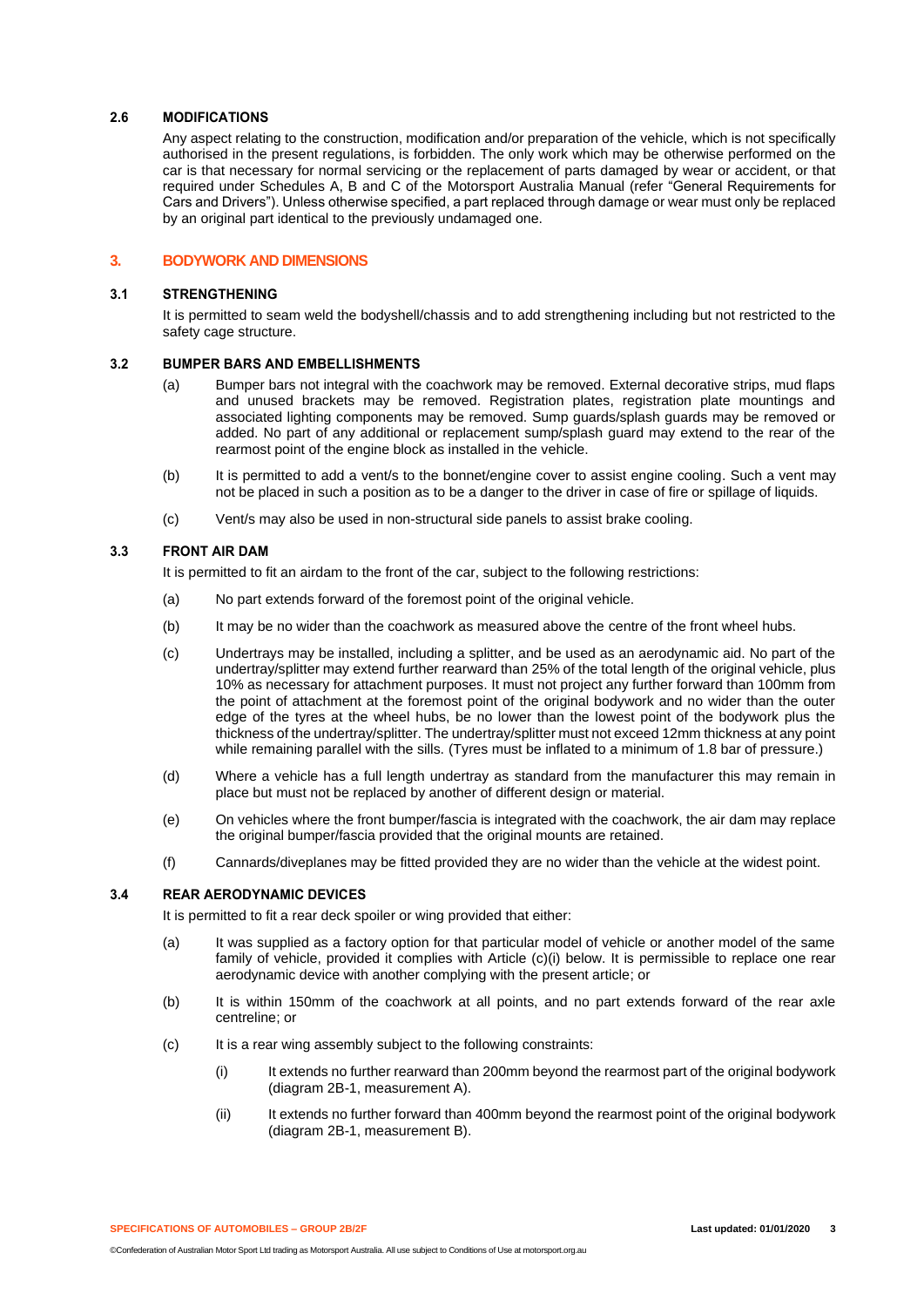- (iii) There is only a single wing element having an overall front to rear measurement of no greater than 300mm when measured horizontally (diagram 2B-1, measurement C).
- (iv) No part of the horizontal wing element shall be higher than a horizontal plane located 350 mm above the point on the bodywork along the longitudinal centre line of the vehicle, vertically below the wing leading edge (diagram 2B-1, measurement D).
- (v) The overall width of the wing assembly shall be no wider than the widest part of the bodywork at the forward point of attachment.
- (d) It is permitted to add a rear diffuser for the expulsion of air from under the car provided;
	- (i) it is no wider than the rear of the car when mounted;
	- (ii) it is no lower than 100mm from the ground at its lowest point; and
	- (iii) it extends no further forward than 20% of the total original length of the vehicle.

## **DRAWING 2B-1**



#### **3.5 AERODYNAMIC DEVICES GENERAL**

- (a) Any specific part of the car influencing its aerodynamic performance fitted as specified in 3.3 and 3.4 above:
	- (i) May not be used for mounting any additional devices or performing any alternative functions other than the channelling of air for cooling purposes.
	- (ii) Must be rigidly secured to the entirely sprung part of the car (rigidly secured means not having any degree of freedom).
	- (iii) Must remain in its entirety immobile in relation to the remaining sprung parts of the car. Where an original airdam incorporates a moveable component, such component must be rendered inoperative and be fixed into position.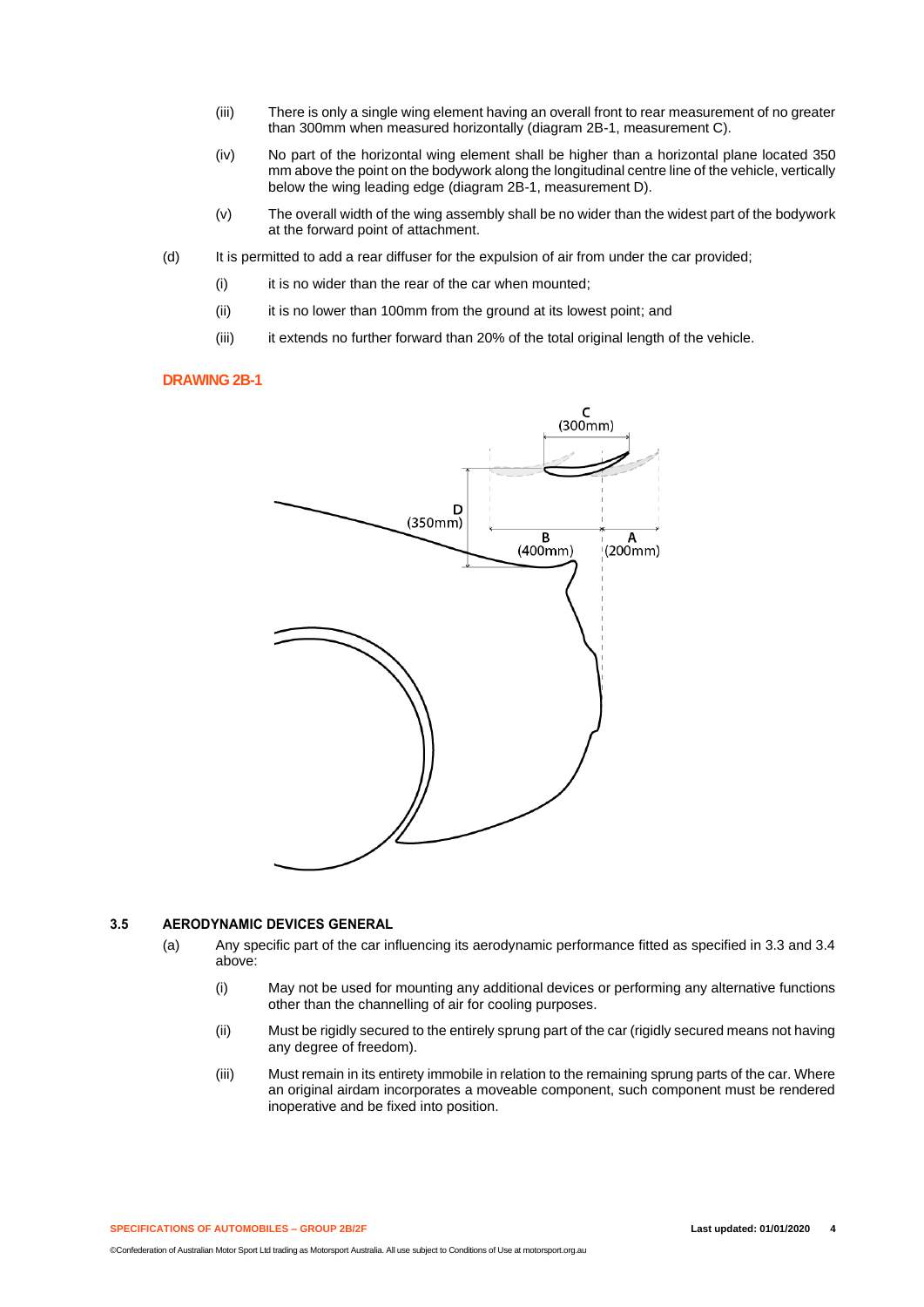## **3.6 COCKPIT COVERING, OPEN VEHICLES**

It is permitted for the cockpit opening of open vehicles to be partially covered by a tonneau cover. .

## **3.7 TIMING DEVICE**

It is permitted to remove the minimum amount of metal necessary to facilitate fitment of a timing transponder to the upper surface of the cockpit floor.

#### **3.8 SOUND DEADENER**

Sound deadener (bitumen and fabric types etc.) may be removed from the body shell and hung panels.

#### **3.9 WINDSCREEN, WINDOWS AND MIRRORS**

- (a) **Closed cars:** The windscreen must be of laminated glass, unless an original non-glass windscreen is retained, and may incorporate defrosting equipment. Others made from rigid, transparent materials may replace all other windows. Moveable windows may be made fixed and their regulators and associated fittings removed.
- (b) **Open cars:** All windows and their associated fittings may be removed, including the windscreen and its associated pillars/coachwork. Where an original windscreen is removed, a transparent windscreen with a vertical height of 75mm above the adjacent coachwork must be fitted, extending at least 250mm in width, in front of the driver's seat.
- (c) Rear view mirrors may be replaced or deleted, provided that the provisions of Schedule C (refer "General Requirements for Cars and Drivers") are respected.

#### **3.10 REMOVABLE PANELS**

The following panels may be replaced by others of free construction provided that they are of identical external shape save as provide for in Article 3.10 below:

- (a) All external non-swinging panels which are removable (i.e. attached to the bodyshell by bolts or screws).
- (b) The bonnet and the bootlid or rear hatch.
- (c) The outer doorskins. Where the doorskins are replaced, at least one anti-intrusion doorbar must be fitted on the driver's side as part of the safety cage structure.
- (d) Steel or plastic dashboards that are affixed by means of bolts or screws.

## **3.11 WHEEL AND TYRE CLEARANCE:**

It is permitted to flare the external mudguard panels to cover the permitted wheels down to the level of the upper flange (see Group 2F Prodsports Diagram 2). Such flaring must not extend further than 200mm radially from the original wheelarch opening. Inner mudguard skirts/wheel tubs may be modified to provide clearance for the maximum permitted complete wheel. In no instance may the chassis rails, whether separate from or as part of the bodyshell, be modified.

## **3.12 GENERAL:**

Holes may be drilled for fasteners e.g. bolts, screws, rivets etc. It is permitted to cut holes of the minimum necessary dimension for the passage of wiring and fuel, brake, oil and intercooler lines/hoses.

## **4. ENGINE**

#### **4.1 GENERAL:**

- (a) Engine capacity for reciprocating engines may be varied within the limits of the recognised or replacement block.
- (b) Save for the restrictions imposed in Articles 1.4, 4.2, 4.3 and 4.4, the remainder of the engine assembly and associated systems are free.

## **4.2 RECIPROCATING ENGINES:**

- (a) The cylinder head/s must be those that were standard for that particular model. The cylinder head/s may be modified only by the removal of metal.
- (b) The cylinder block may be replaced by another of the same family of block, which is deemed to be one that: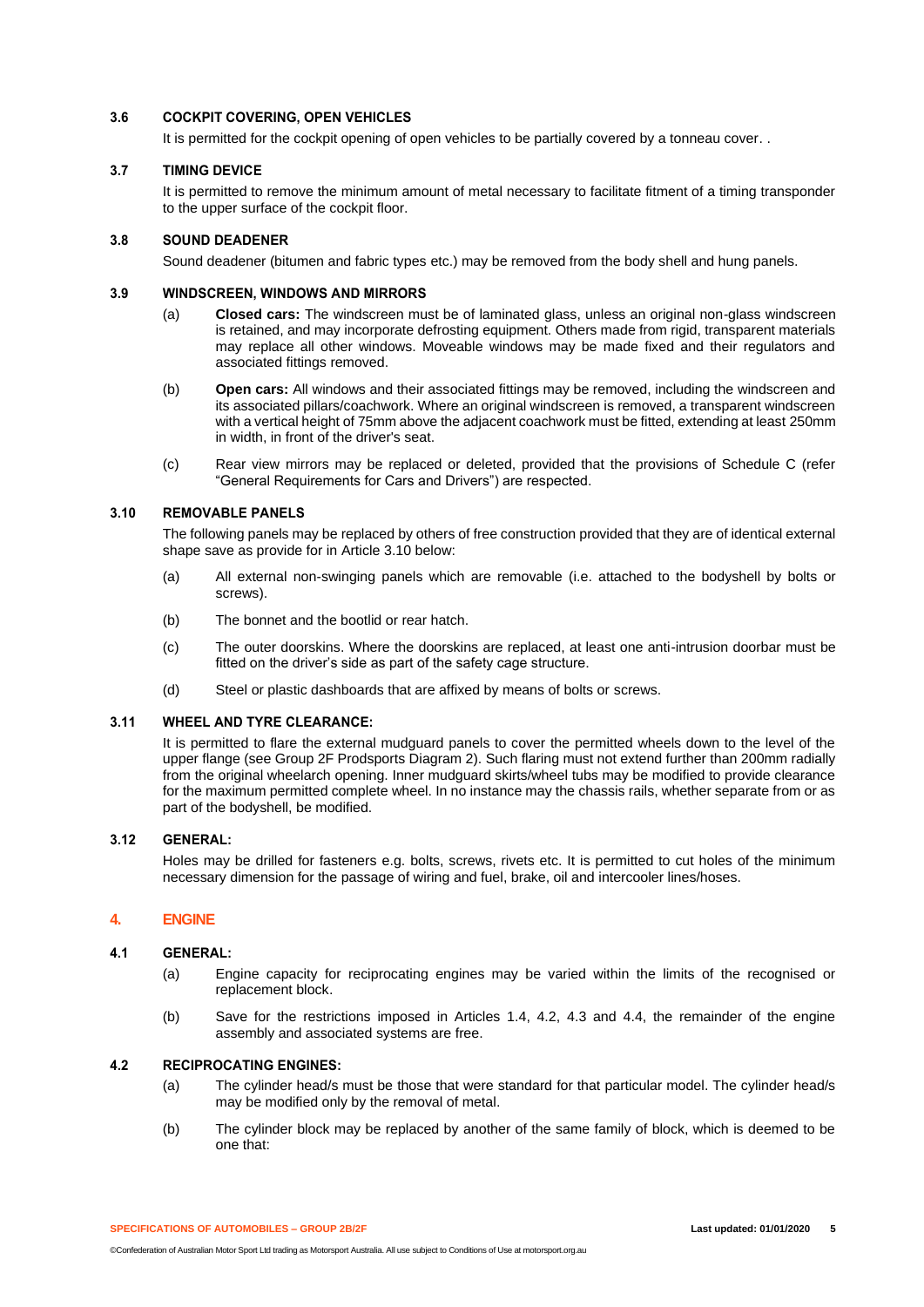- (i) is from the same manufacturer;
- (ii) has the same cylinder bore spacing and general configuration; and
- (iii) retains the same cylinder head bolt positions.
- (c) The cylinder block may be modified only by the removal of metal, whilst retaining the original configuration.

## **4.3 ROTARY ENGINES**

The rotor housings and end and intermediate plates must be those that were standard for that particular model. The inlet ports in the end and intermediate plates may be modified by the removal of metal, including bridgeporting, but the original O-ring seals must remain unmodified and in their original location.

## **4.4 TURBO CHARGING**

- (a) Turbo charging is not permitted unless fitted as standard to the particular model.
- (b) Turbocharger/s and associated inlet and exhaust manifold/s are free provided:
	- (i) The compressor housing inlet diameter is no larger than the original standard turbocharger compressor wheel inducer diameter plus 10%.
- (c) Twin turbochargers may be replaced by a single turbocharger configuration with an inlet cross sectional area no greater than the combined inlet cross sectional area of the standard twin turbochargers.
- (d) Measurements for the compressor housing inlet diameter and cross sectional area shall be taken at the narrowest point of the inlet - within 1mm of the front of the compressor wheel.
- (e) All other associated components including intercooler/s and boost controller/s are free, however each intercooler pipe (both to and from the intercooler) must only be used to channel air.

## **4.5 SUPERCHARGING**

- (a) Supercharging is not permitted unless fitted as standard to the particular model.
- (b) Each supercharger and associated inlet and exhaust manifold/s must remain unchanged unless an alternate supercharger and manifold/s are recognised by Motorsport Australia and are documented on the vehicle recognition document. To be considered, an alternate supercharger must meet the following requirements:
	- (i) The type of supercharger must be maintained (e.g. Roots, Twin Screw, Centrifugal etc.);
	- (ii) The per cycle flow of the supercharger is no more than a maximum of 40% greater than the standard vehicle supercharger per cycle flow ; and
	- (iii) The OEM throttle body as supplied by the vehicle manufacturer must remain unchanged.
- (c) If an alternate supercharger and manifold/s exist in the vehicle recognition document for that vehicle, then the standard or the alternate supercharger may be used.
- (d) Boost pressure and all other associated components including pulleys, intercooler/s and boost controller/s are free, however each intercooler pipe (both to and from the intercooler) must only be used to channel air.

## **4.6 OIL SYSTEM**

Dry sump systems are permitted. The oil tank must be situated in the luggage compartment where possible or otherwise fully shielded from the cockpit. Oil lines may pass through the cockpit provided they are insulated and there are no joins save those at the front or rear bulkheads.

## **4.7 EXHAUST**

The complete exhaust system is free from the cylinder head exhaust port. The original exhaust mounting brackets may be removed and additional brackets may be fitted, provided that their sole function is the location of the exhaust.

## **4.8 ENGINE MOUNTS**

Engine mounts, being components fitted between the cylinder block and chassis/cross member/sub frame/ bodyshell, are free. The engine may be moved within the constraints of the existing bodywork. Where the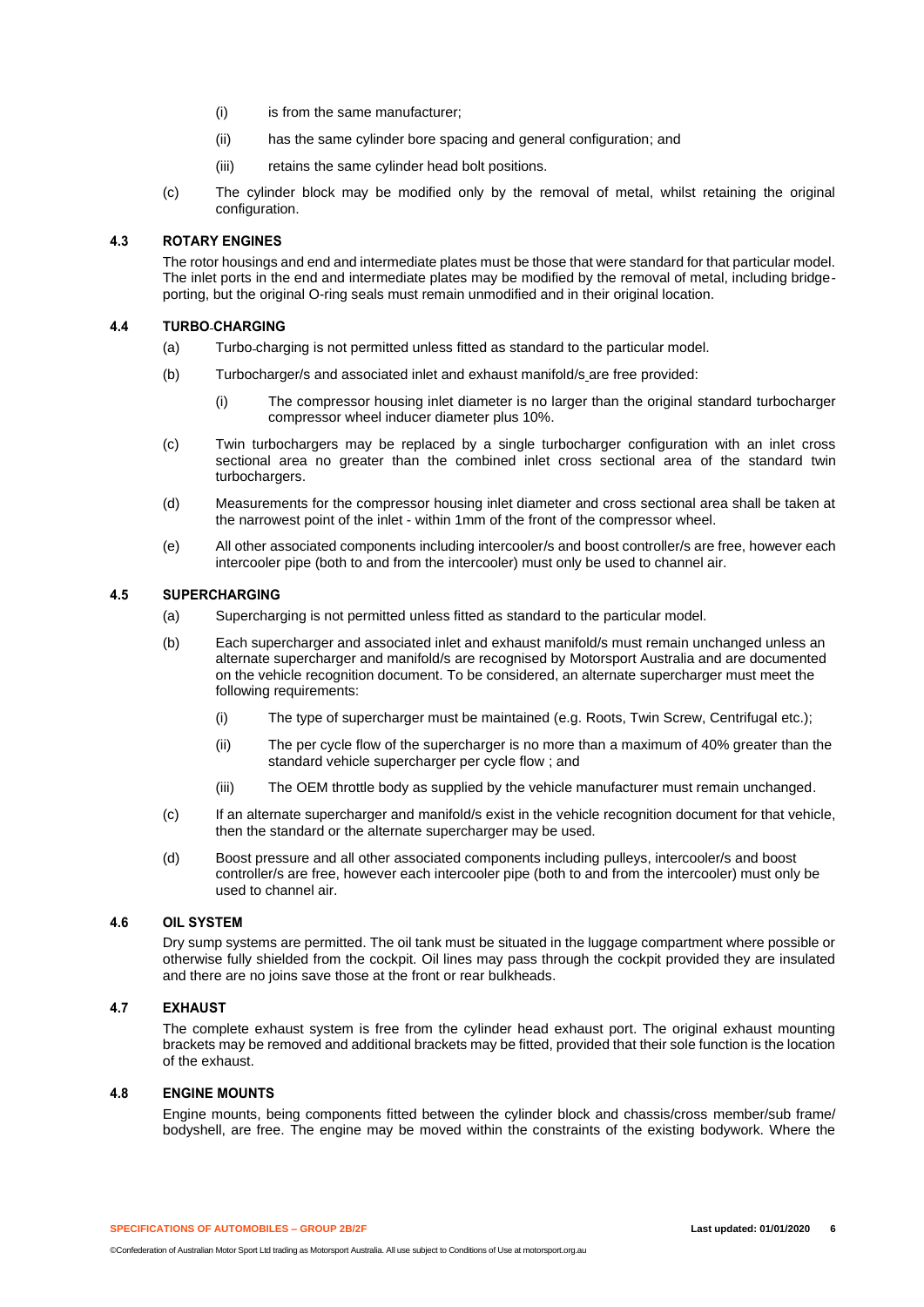engine block fitted is other than the original block or where it is relocated, a scattershield complying with Schedule M (refer "General Requirements for Cars and Drivers") must be fitted.

#### **5. PIPING AND FUEL TANKS**

#### **5.1 FUEL TANKS**

- (a) The fuel tank may be modified or replaced by one or more of free but safe design; an FIA-approved (FT3 specification) bladder tank is recommended.
- (b) It must be mounted in the same general location, where possible utilising the existing mounting facilities, or in under the luggage compartment.
- (c) For all vehicles, a flame and liquid-proof bulkhead must be fitted between all internally mounted fuel system components, save for fuel lines as per 5.3 below, and the driver.
- (d) The removal, replacement and/or reshaping of the body work is permitted provided the sole purpose is for the placement and fitting of the fuel tank/s and for maintaining a flame and liquid proof bulkhead.
- (e) Additional supplementary fuel tank/s may be added provided it complies with items (a) to (d) above.
- (f) The articles of Motorsport Australia Manual Schedule N (Fuel Tanks and Refuelling) shall also apply including Article 2.8 in regard to the maximum capacity.

## **5.2 TANK FILLERS**

- (a) Dry Break fittings are permitted, and must be fitted in compliance with Schedule N (refer "General Requirements for Cars and Drivers"). Tank fillers must not protrude beyond the bodywork unless standard and must be effected in such a way that no fuel spilt in the filling process will leak into the interior compartments of the car.
- (b) Where the existing fuel filler position is retained, the standard filler orifice may be modified to accept a replacement cap of free design.
- (c) Alternatively the filler may be relocated into the luggage compartment; an opening of a maximum 250mm x 250mm may be made in the floor of the luggage compartment for access to underfloor tanks.

**NOTE:** In all cases, tank fillers must be designed to ensure an efficient closing action which reduces the risk of accidental opening following a crash impact.

## **5.3 FUEL PUMPS/FILTERS**

Fuel pumps, fittings, and filters are free including the addition of surge tanks / swirl pots. Fuel lines must be made from a material suitable for the purpose. Where the fuel lines pass through the cockpit, there must be no connections within the cockpit save at the front and rear bulkheads.

## **6. COOLING/OIL SYSTEM**

#### **6.1 RADIATOR**

The radiator is free. Material may be removed from the radiator support panel to improve the passage of air and for mounting purposes.

#### **6.2 RADIATOR COWL/SHROUD**

Radiator cowls/shrouds may be removed or replaced with one of free design.

## **6.3 ENGINE COOLING FANS**

Engine cooling fans and their control systems are free.

## **6.4 OIL COOLERS**

Engine oil coolers are free subject to Article 1.6

## **7. TRANSMISSION TO THE WHEELS**

## **7.1 REPLACEMENT OF TRANSMISSION COMPONENTS**

(a) The gearbox/transaxle and/or final drive assembly is free.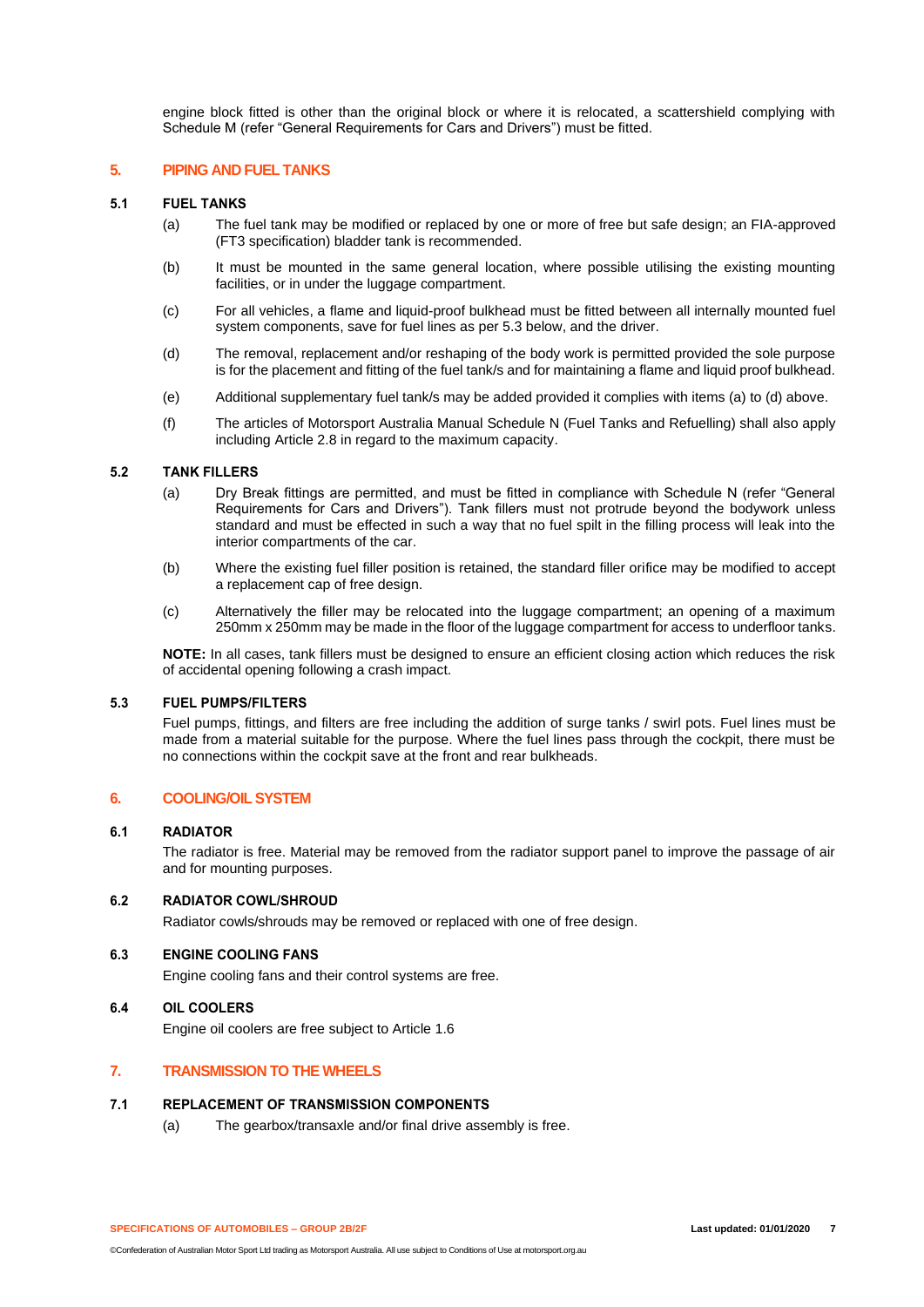- (b) The replacement gearbox/transaxle and/or final drive assembly must remain in the same general location relative to the engine as originally installed by the manufacturer. One component, i.e., gearbox or transaxle, cannot replace another. Sequential shifting mechanisms for gearboxes or transaxles may be fitted as replacement to standard H pattern. The shift mechanism must be manually operated via a mechanical linkage to the transmission or by pneumatic or electronic assistance.
- (c) Paddle operated shifting mechanisms are also permitted.
- (d) The number of forward ratios must not exceed six (6).
- (e) Additional lubricant cooling devices, including fans are permitted. The circulating pump, radiator, and air intake may not be located in the cockpit.

## **7.2 CLUTCH**

The complete clutch assembly, comprising the pressure plate, clutch plate, flywheel and actuation, is free.

## **7.3 TAILSHAFT/DRIVESHAFTS**

The tailshaft/driveshafts and associated universal or CV-joints are free.

## **8. SUSPENSION AND STEERING**

#### **8.1 FRONT SUSPENSION COMPONENTS**

The suspension components are free, but the original configuration (e.g., strut, wishbone, etc.) must be retained. The pivot points on the body and crossmember may be relocated. Springs are free provided that the type and location are unchanged (by "type" is meant coil, torsion bar etc.). Spring seats on the bodyshell or suspension components may be made adjustable. Additional springs may be added which are concentric with the suspension dampers.

## **8.2 REAR SUSPENSION COMPONENTS**

All rear suspension components, which do not function as a springing medium, are free. Bushings are free. Coil springs are free and may be relocated to be concentric with the suspension damper. Where the rear axle is sprung and located by a leaf rear spring (Hotchkiss), it is permitted to replace a leaf spring with a spring of free design or, it is permitted to add an additional lateral location device (Watts or Panhard etc), and one additional longitudinal suspension arm on each side of the vehicle. Such additional components must involve only the addition of metal. The leaf spring may be varied in thickness and number of leaves, and may be supplemented by a coil spring concentric with the suspension damper.

## **8.3 BUMP STOPS**

Bump stops, being the components designed to ultimately limit the suspension travel, are free.

## **8.4 SUSPENSION DAMPERS**

The make and size of suspension dampers are free. The number of dampers and pivot point locations of telescopic dampers on the bodyshell may not be altered. Telescopic dampers may be used to replace lever action dampers and the bodyshell/chassis may be locally modified to accommodate the additional pivot points.

#### **8.5 WHEEL BEARINGS, HUBS AND TRUNNIONS**

Wheel hubs, bearings and trunnions are free.

#### **8.6 MACPHERSON STRUT TOP MOUNTS**

MacPherson strut top mounts are free providing that they utilise the standard bodyshell mounting facilities.

#### **8.7 SUSPENSION BRACE**

A brace of free design may be fitted between the upper suspension pivot points on either side of the longitudinal centreline of the vehicle providing s that the anchorage point of the brace is within 100mm of the suspension pivot point.

#### **8.8 ANTI-SWAY BARS**

Anti-sway bars and the mounting points and linkages between the anti-sway bar and suspension components or bodyshell may be added or replaced freely.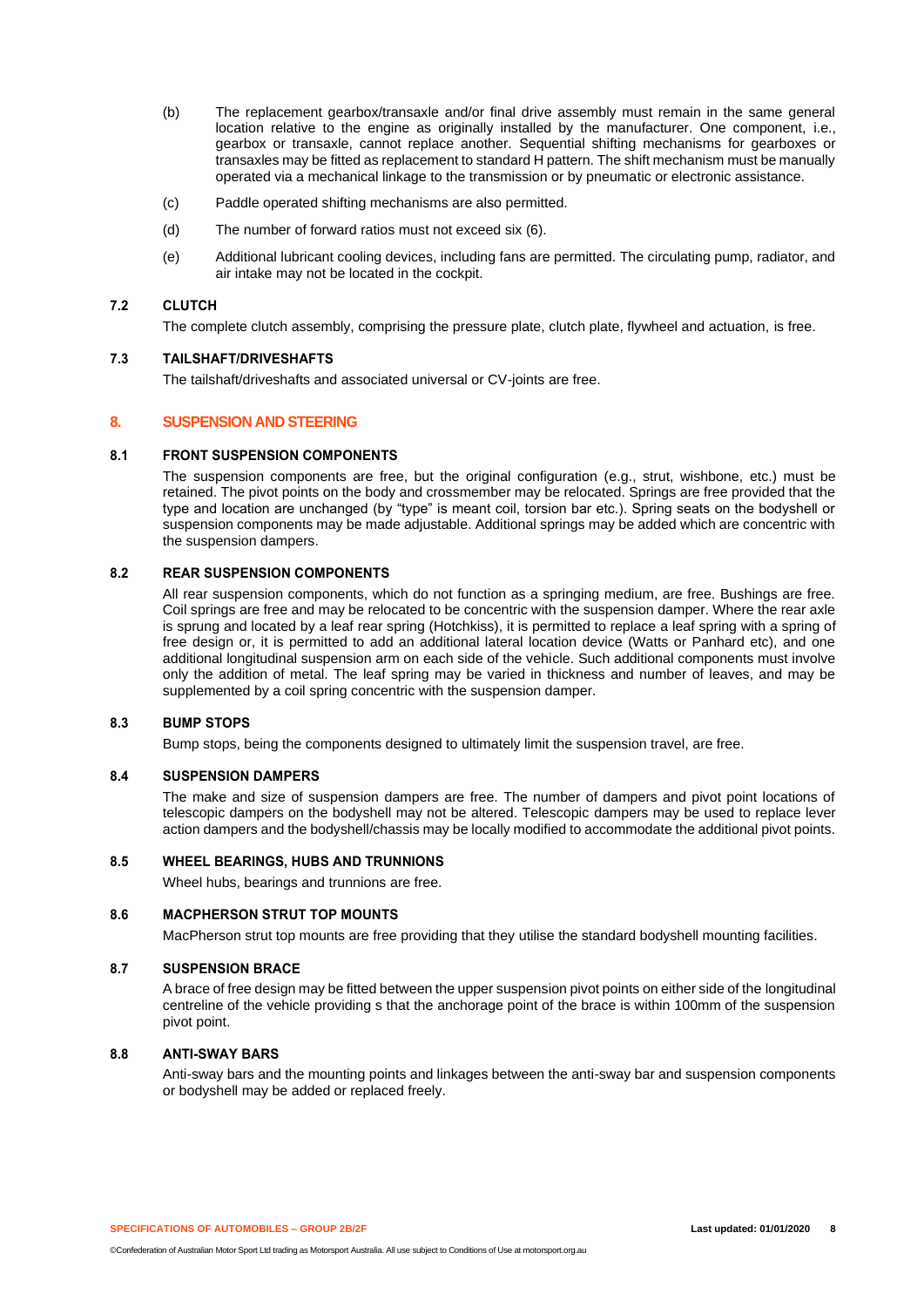## **8.9 RIDE HEIGHT ADJUSTMENT**

Adjustable spring platforms, rear leaf spring shackles, spacers located directly at either end or between coil springs, lowering blocks of solid/rigid material and torsion bar ride height adjusters are all free.

## **8.10 WHEEL TRACK**

The front and rear track dimensions may be increased by a maximum of 100mm. Track extenders or spacers may be used provided that they are fixed to the wheel hub.

## **8.11 RIDE HEIGHT**

All fully sprung parts of the car must clear the ground when both tyres on the same side of the vehicle are deflated.

## **8.12 STEERING AND WHEEL ALIGNMENT**

- (a) The steering tie rod ends may be replaced freely. The wheel alignment settings are free.
- (b) Each power steering pump is free. A belt driven power steering pump may be replaced with an alternate drive power steering pump, or removed entirely. If removed the steering rack may be devalved. Each power steering hose may be removed or replaced accordingly.
- (c) A vehicle with 4-wheel steering may remove all components of this system only, excluding the rear toe arms. The inner connection of the rear toe arms may be locked in place with a lock out bar or other method.

## **9. BRAKES**

## **9.1 MASTER CYLINDERS**

Power boosters, master cylinders and associated pushrods, fluid lines and hoses are free. The position of replacement master cylinders is free and holes of the minimum necessary dimensions may be made in existing panels to facilitate such fitment. Brake proportioning valves are free. Anti-lock brake systems may be removed or deactivated.

## **9.2 BRAKE ROTORS**

The original brake rotors may be replaced. Such replacements may be of free design providing that they are made from a ferrous material. Discs may be interchanged with drums. Disc mounting hats are free subject to their being made from aluminium alloy or ferrous material.

## **9.3 BRAKE CALIPERS**

Brake calipers and pads are free, subject to the main housing being made of a ferrous material or an aluminium alloy. Titanium pistons are permitted. Where freedom is not otherwise granted, suspension components may be modified to permit fitment of replacement calipers.

## **9.4 HANDBRAKE**

The handbrake is free.

## **9.5 BRAKE COOLING**

Protection shields/stone guards on unsprung components may be added or removed. It is permitted to fit ducting for the passage of air to the brakes provided that it remains within the perimeter of the coachwork when viewed from above and that no bodywork alterations are required.

## **10. WHEELS AND TYRES**

#### **10.1 WHEELS**

Wheels are free. The requirements of Article 3.10 Wheel and Tyre Clearance and Article 8.10 Wheel Track must be respected.

## **10.2 TYRES**

Tyres are free provided that they are fitted onto a rim in compliance with Schedule E (refer "General Requirements for Cars and Drivers").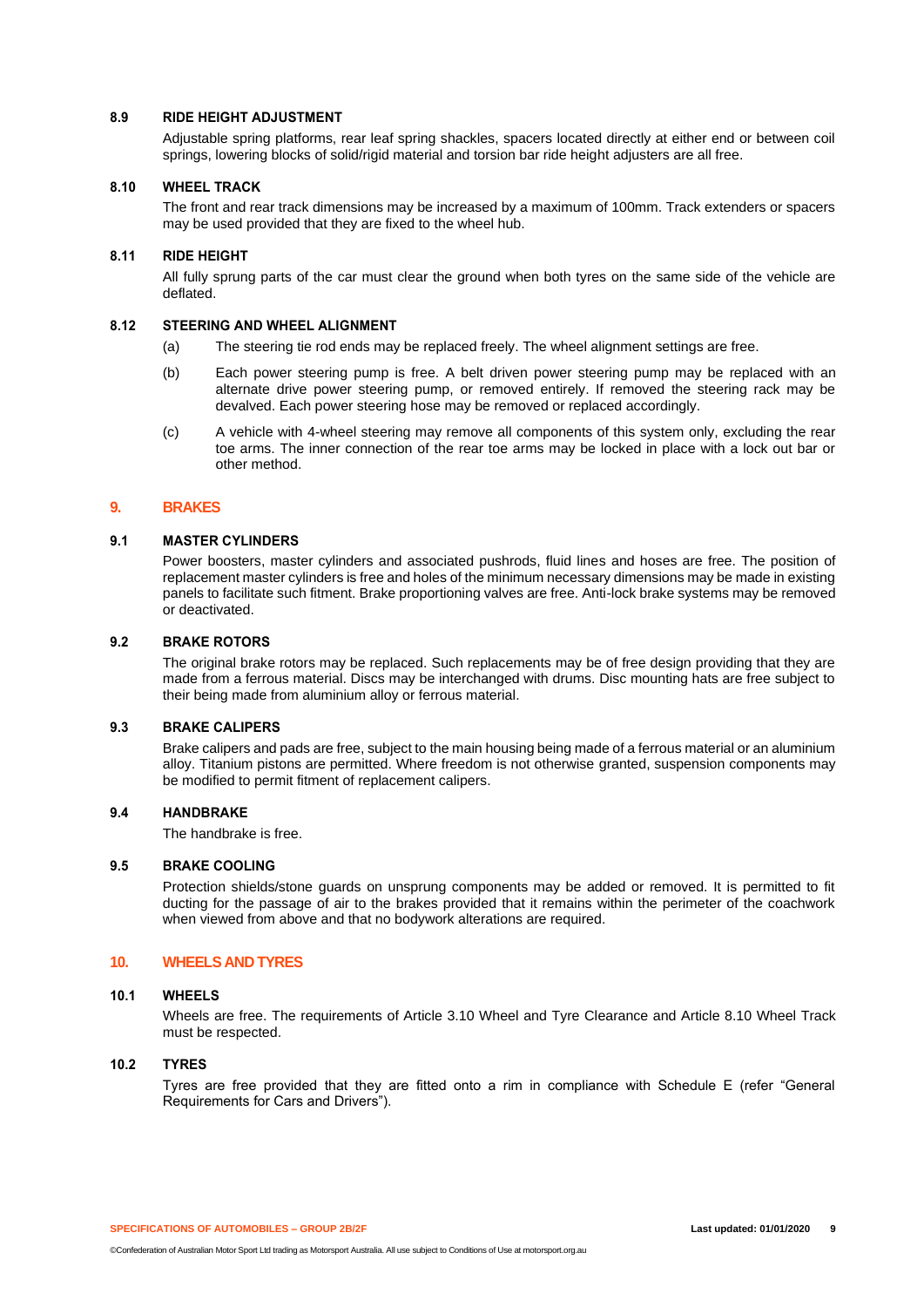## **11. ELECTRICAL**

## **11.1 ELECTRICAL SYSTEM**

The starting, lighting and turn signalling apparatus must be in working order at the start of each competition. Number plate lights and side indicator repeater lamps may be removed. All globes must at least meet the original equipment specification. Aftermarket ECU's are allowable. All electrical systems are otherwise free.

## **11.2 BATTERY**

The battery and its location are free but it must be safely and securely mounted. It must be adequately covered so as to prevent short circuits and leakage, in any position. Where the battery is relocated, the original battery mount may be removed.

## **11.3 WINDSCREEN WIPERS**

The windscreen wiper mechanism may be removed where the windscreen is removed. Where retained, the tension springs and wiper arms may be modified. Wind deflectors may be added. Headlight and rear window wipers and washers may be removed. The windscreen washer bottle, pump and hoses and any mounting bracket are free.

#### **11.4 RETRACTABLE HEADLIGHTS**

Retractable headlights may be removed provided the opening is covered with fixed panels. In such cases headlight globes may be mounted behind the existing front indicator or driving light lens (the lens being made of clear material). The indicator function may be provided by a mechanism allowing either this globe to flash, or alternately be provided by side repeater indicator lighting.

## **12. COCKPIT/DRIVER'S COMPARTMENT**

## **12.1 STEERING WHEEL**

The steering wheel may be replaced by one of at least 300mm diameter. It is permitted to add a steering wheel boss, possibly incorporating a quick release mechanism, to enable the fitment of a permissible steering wheel. The steering column may be repositioned by the addition of spacers/longer bolts at the existing rear mounting points provided no other modifications are required.

#### **12.2 CONTROLS**

Footrests and heat protection panels may be added to the driver's foot well cavity. Pedals and pedal boxes are free.

## **12.3 INSTRUMENTS**

Instruments are free. Any holes in the dash resulting from the removal of instruments must be neatly closed by the addition of a closing panel. Where possible, all replacement instruments must be mounted in the dash where the original instruments were situated, but may otherwise be mounted in a panel in front of the original dash.

## **12.4 CARPET AND INTERIOR TRIM**

- (a) The following items may be removed from the interior of the vehicle:
	- (i) Roof lining and interior trim.
	- (ii) Consoles on the transmission tunnel and which are not integrated with the dash assembly.
	- (iii) Floor carpet and associated underfelt.

**NOTE:** Where the interior trim is removed, any opening which may allow entry of parts of the driver's body or clothing must be closed with a flat panel.

## **12.5 SEATS**

The driver's seat may be replaced with another seat in compliance with Schedule C (refer "General Requirements for Cars and Drivers"). Original seat mounting brackets may be removed or replaced and/or other mountings added provided that they extend no further than 50mm from the plan view of the seat. The passenger's seat, and rear seats (where fitted) and associated seat belts are free.

## **12.6 REMOVABLE REAR WINDOW SHELF**

The removable rear window shelf in two volume cars may be removed together with its supports, or held down by additional fasteners.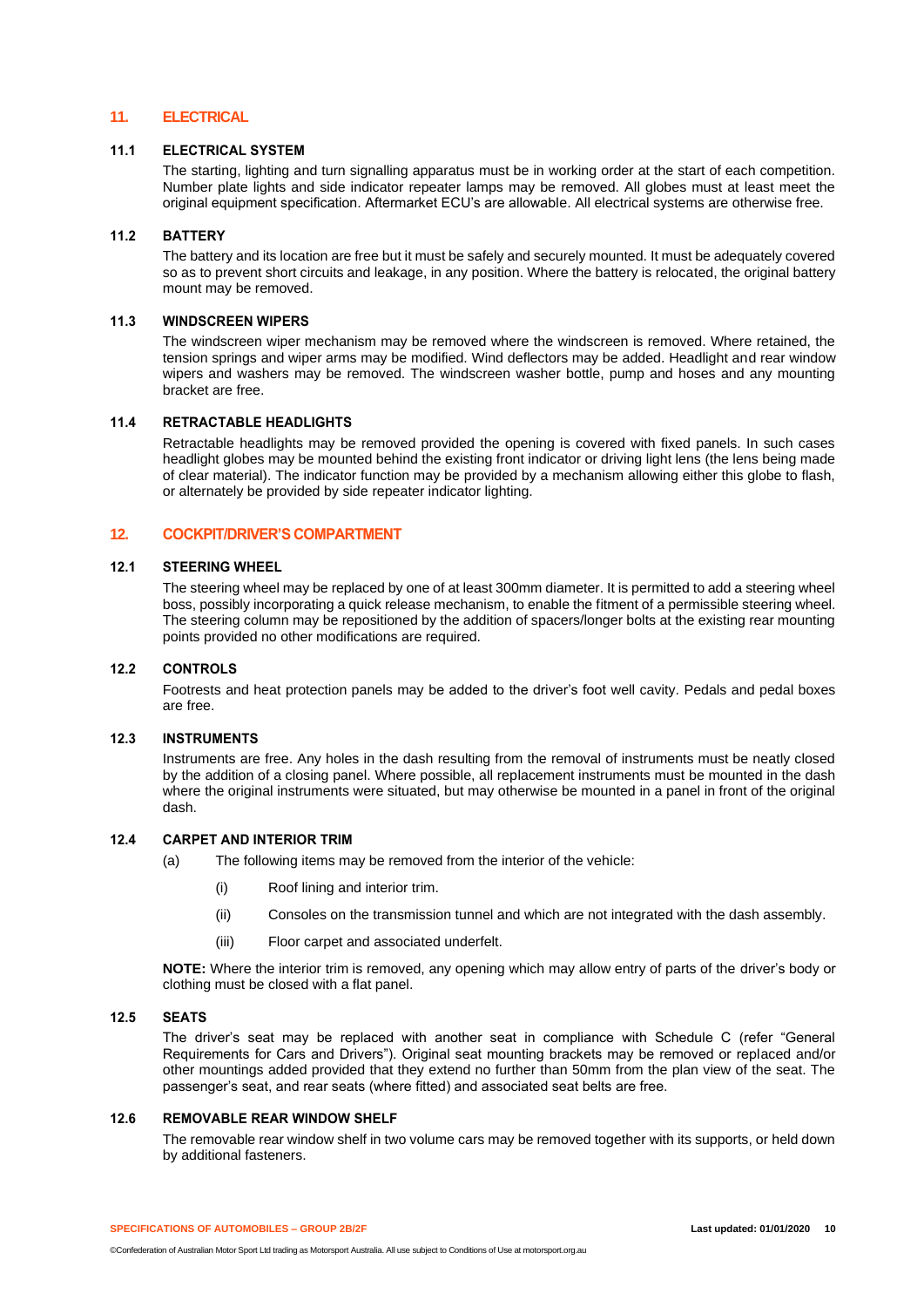#### **12.7 HEATER**

All components solely associated with the heating, air conditioning and ventilation system are free. Any openings created by the removal of ducting, vents and controls from the dash must be closed by the addition of panels, which may be used to mount additional instruments or controls.

#### **12.8 ACCESSORIES:**

The radio, aerial, speakers and speaker mounts may be removed. Fog/driving lights, which are separate from the main lighting system, may be removed, as may internal cockpit lights. Accessories that do not increase performance (e.g. additional lamps, mirrors, etc.) may be added.

## **13. SAFETY STRUCTURES**

## **13.1 SAFETY CAGE/ROLL OVER PROTECTION STRUCTURES**

Safety cage structures must comply with Schedule J (refer "General Requirements for Cars and Drivers") save that in closed cars issued with a log book prior to 1 January 2012 fitted with a safety cage complying with the prescriptions of Article 13.3 of Schedule J will be acceptable.

## **14. FUEL**

## **14.1 FUEL**

Only fuel as defined by Motorsport Australia in Schedule G (see "General Requirements for Cars and Drivers"), may be used.

#### **14.2 AIR**

Only air may be mixed with the fuel as an oxidant

# **GROUP 2F – GROUP 2F PRODSPORTS**

## **1. DEFINITIONS**

## **1.1 GROUP 2F PRODSPORTS**

A race vehicle derived from a registrable production sports car, with limited modifications to improve performance and reliability in speed events and races.

#### **1.2 ELIGIBILITY:**

Cars in this Group must be Class I vehicles from the Sports Car Recognition list approved by Motorsport Australia. See Group 2B Prodsports regulations for acceptance criteria.

#### **1.3 ELASTOMERIC BUSHINGS**

Suspension components utilising an elastomer (e.g. rubber, urethane) to permit freedom of movement in three axes at suspension pivot points. Where the bush incorporates an outer metal shell and/or central crush tube, they shall be regarded as part of the bushing. Where the bushing is integrated with the arm or other secondary component, only the elastomer material shall be regarded as the bushing for replacement purposes.

## **1.4 DECORATIVE STRIPS**

These are defined as any parts following the external contour of the bodywork and less than 100mm high; the function of which is to prevent minor body damage or is decorative. Badges describing the vehicle manufacturer and/or model are considered to be within this definition.

#### **1.5 MATERIALS**

Components which are for decorative purposes only and which are in nature not structural/ load-bearing (e.g., instrument surrounds, facia panel decorations), may be formed from carbon fibre or carbon/Kevlar matting. The use of carbon/carbon Kevlar composites, or titanium alloys, in any non-standard structural or mechanical component, unless specifically provided for by an article in the present regulations, is prohibited.

## **1.6 FREE**

A component, deemed to be free under these regulations may, where fitted to the vehicle as standard, be removed or replaced. Where the removed component is replaced, the replacement is not restricted in design or material (unless otherwise specified) providing it performs only the same function. No modification may be made to surrounding components or bodywork to which the replacement is fitted, unless otherwise permitted. Where freedom is granted for the fitment of any component, such freedom is restricted to that component and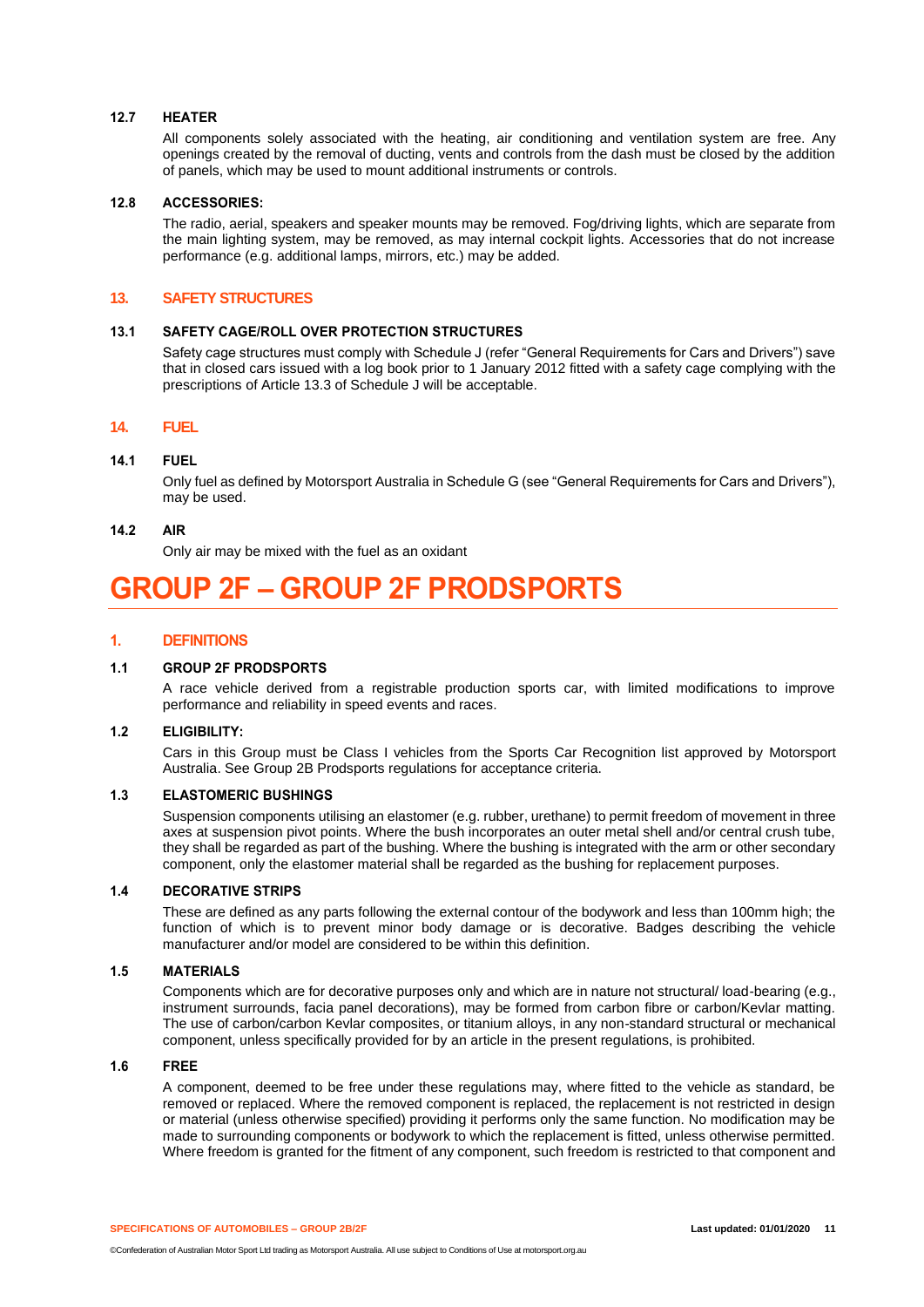such modifications as are allowed in Article 3.10. For the purpose of this article, a component shall be deemed to include all other components with which it is integrated, or to which it is attached by means the manufacturer intended to be permanent. Where a system is deemed as free, all components solely associated with that system are regarded as free, as per above.

## **2. REGULATIONS**

## **2.1 ROLE OF Motorsport Australia**

The following technical regulations for Group 2F Prodsports are issued by Motorsport Australia and must be read in conjunction with the relevant Schedules of "General Requirements for Cars and Drivers".

## **2.2 PUBLICATION DATE FOR AMENDMENTS:**

Each year in January at the latest, Motorsport Australia will publish all changes made to these regulations in the Motorsport Australia Manual. Changes made for safety may come into force without notice. Motorsport Australia reserve the right to alter regulations at its discretion.

## **2.3 MEASUREMENT**

All measurements relevant to the bodywork and suspension must be made while the car is stationary on a flat horizontal surface, without driver and with the steering centred.

## **2.4 LOG BOOK/ELIGIBILITY**

The Competitor is responsible for furnishing any documentation to prove the eligibility of any part used or modification performed otherwise outside of these regulations.

## **2.5 STANDARD EQUIPMENT**

Where an article in the present regulations refers to standard equipment, it refers to the specifications of or parts fitted to the particular model or marketing designation of the vehicle as supplied by the manufacturer. Parts available as options, whether at additional cost or not, are not eligible unless otherwise specified. The model represented shall be as specified on the entry form.

## **2.6 MODIFICATIONS**

Any aspect relating to the construction, modification and/or preparation of the vehicle, which is not specifically authorised in the present regulations, is forbidden. The only work which may be otherwise performed on the car is that necessary for normal servicing or the replacement of parts damaged by wear or accident, or that required under Schedules A, B and C (refer "General Requirements for Cars and Drivers"). Unless otherwise specified, a part replaced through damage or wear must only be replaced by an original part identical to the previously undamaged one.

## **3. BODYWORK AND DIMENSIONS**

## **3.1 STRENGTHENING**

It is permitted to seam weld the bodyshell. Metal to a thickness of up to 5mm may be added to fully sprung components to a distance of 75mm from the edge of each suspension pivot point aperture. Such metal must follow the contour of the original metal at all times. It is not permitted to add or incorporate any other components which contribute to the rigidity of the bodyshell, other than the roll over protection structure as described in Article 13.1, and a strut tower brace as described in Article 8.7.

## **3.2 AERODYNAMIC DEVICES**

- (a) **General:** Any specific part of the car influencing its aerodynamic performance fitted as specified in this article:
	- (i) May not be used for mounting any additional devices or performing any alternative functions other than the channelling of air for cooling purposes.
	- (ii) Must be rigidly secured to the entirely sprung part of the car (rigidly secured means not having any degree of freedom).
	- (iii) Must remain in its entirety immobile in relation to the remaining sprung parts of the car. Where an original aerodynamic device incorporates a moveable component, such adjusting mechanism must be rendered inoperative and the component fixed into position.

## (b) **Front aerodynamic devices:**

It is permitted to fit an airdam to the front of the car, subject to the following restrictions:

(i) It is completely contained within the vertical projection of the original vehicle (see diagram 1).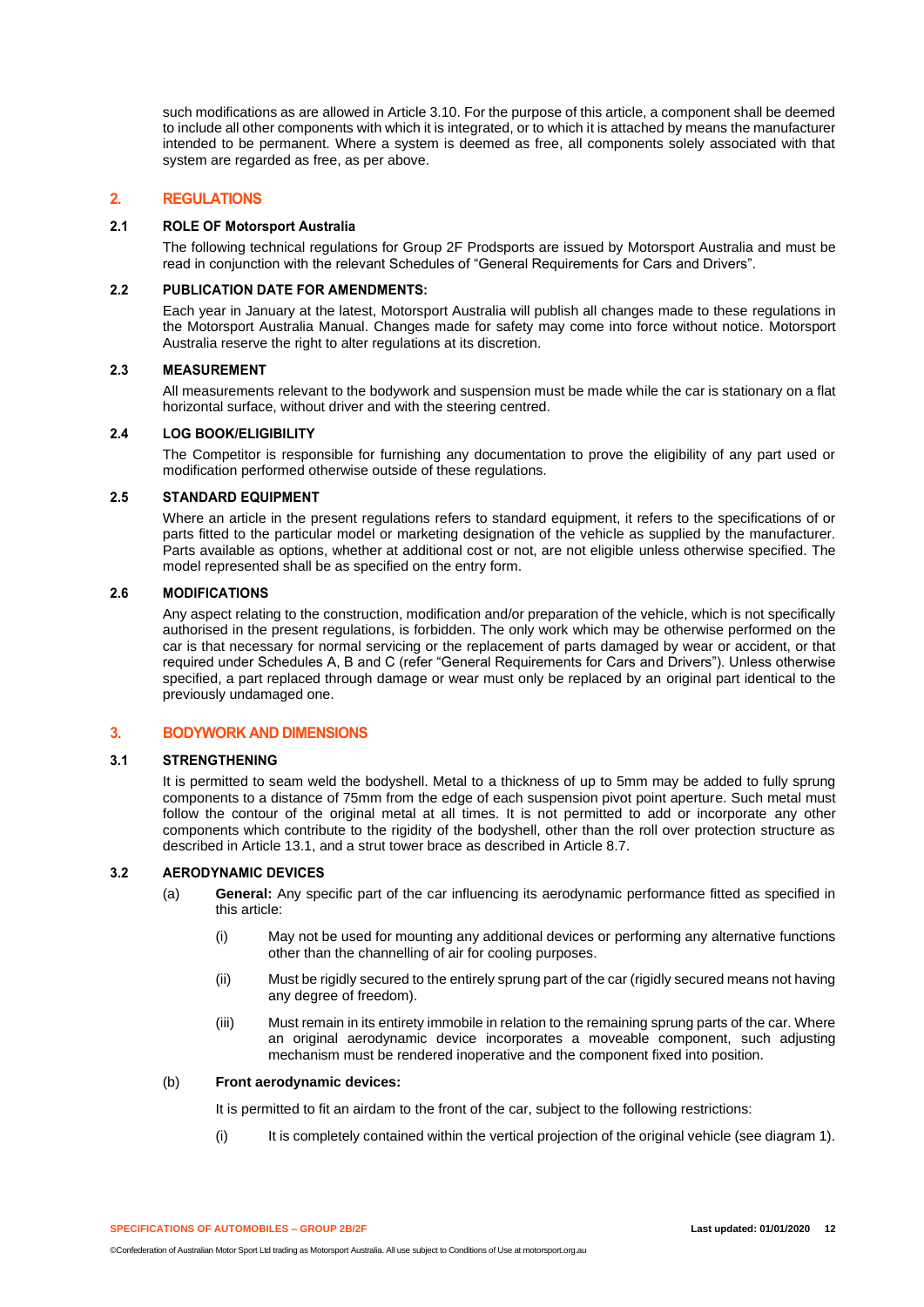- (ii) No part below a horizontal plane passing through the centre of the wheel hubs at their extremities may extend further rearward than the wheelarch opening at the forward point where it intersects this plane.
- (iii) No part above a horizontal plane passing through the centre of the wheel hubs shall extend into the wheelarch opening
- (iv) No undertray is permitted to the airdam.
- (c) **Rear aerodynamic devices:** It is permitted to fit a rear deck spoiler or wing provided it was supplied as a factory option for that particular model of vehicle or another model of the same family of vehicle. It is permissible to replace one rear aerodynamic device with another complying with the present article.

## **DIAGRAM 1**



## **3.3 COCKPIT COVERING, OPEN VEHICLES**

It is permitted for the cockpit opening of open vehicles to be partially covered by a tonneau cover, able to be removed without the aid of tools. Where a manufacturer provides a hard top as a factory option, this may be installed in compliance with the manufacturer's instructions; a vehicle so equipped remains considered as an open vehicle.

## **3.4 VEHICLE EMBELLISHMENTS**

External decorative strips and mud flaps may be removed. Sump guards/splash guards may be removed or added. If sump/splash guards are added and they are in contact with the external airstream, they must be perforated with 50mm diameter holes with centres of maximum 150mm apart. No part of any additional or replacement sump/splash guard may extend to the rear of the rearmost point of the engine block as installed in the vehicle.

#### **3.5 REGISTRATION PLATES**

Registration plates, registration plate mountings and associated lighting components may be removed.

#### **3.6 SOUND DEADENER**

Sound deadener (bitumen and fabric types etc.) may be removed from the body shell and hung panels.

#### **3.7 WINDSCREEN AND MIRRORS**

Unless fitted as standard with a non-glass windscreen, the windscreen must be of laminated glass, and may incorporate defrosting equipment. Where the windscreen is demountable, it may be removed. External rear view mirrors may be replaced or deleted, provided that Schedule C (refer "General Requirements for Cars and Drivers") is respected at all times.

#### **3.8 BONNET CATCHES**

The original bonnet fasteners and release mechanisms may be removed. At least two separate fasteners for the bonnet must be fitted.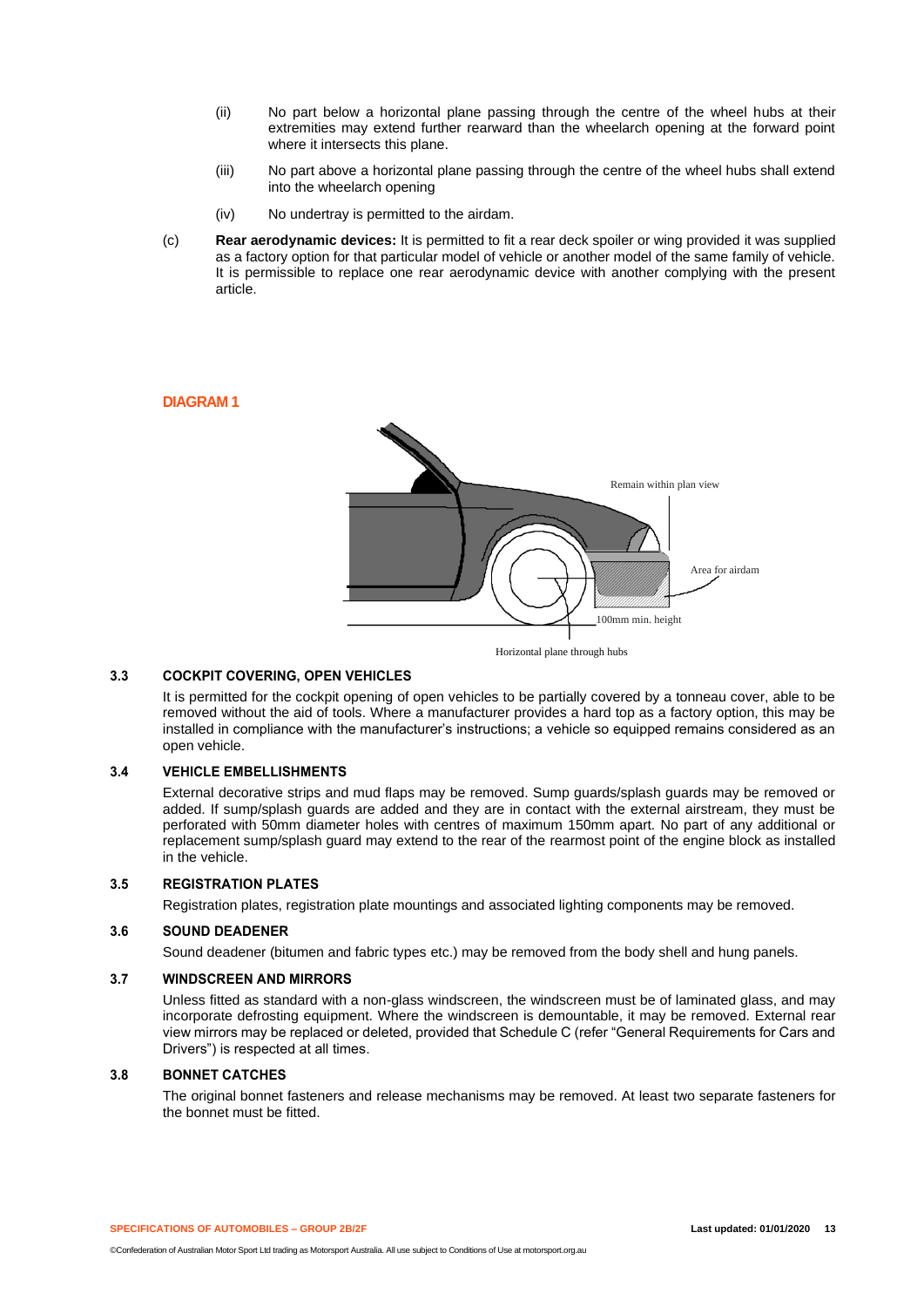## **3.9 WINDOW REGULATORS**

Where a car is fitted with electric window regulators, it is permitted to replace them with manual window regulators and, where necessary, door trims from the same family of vehicle. Electric door lock actuators may be removed or rendered inoperative.

## **3.10 GENERAL**

Holes may be drilled for fasteners (e.g. bolts, screws, rivets etc.). It is permitted to cut holes of the minimum necessary dimension for the passage of wiring, and fuel, brake and oil lines/hoses.

#### **3.11 TIMING DEVICE**

It is permitted to remove the minimum amount of metal necessary to facilitate fitment of a timing transponder to the upper surface of the cockpit floor.

## **3.12 RACING WEIGHT**

Vehicles shall be required to comply with the racing weights as may be set out on the Recognition list.

## **4. ENGINE**

- (a) **Reciprocating engine:** The cylinder block may be bored to a maximum 1.5mm oversize. The cylinder may be modified by the removal of metal save that the original components must always be able to be identified. The internal rotating and reciprocating components, including the camshaft/s are free, but the original stroke must be respected.
- (b) **Rotary engine:** The rotors, tip seals and crankshaft are free. The ports in the end and intermediate plates may be modified by the removal of metal, including "bridge" porting, but the original O-ring seals must remain unmodified and in their original location.

## **4.1 FUEL SYSTEM**

The carburettor, where fitted, may be replaced by one of free design. On fuel injected vehicles, the fuel injectors, engine control unit and associated wiring harness are free. Air cleaners and their housings are free. The inlet manifold may be modified by the removal of metal provided the original component is able to be identified.

## **4.2 SUPERCHARGING**

- (a) Where supercharging is recognised as standard production for the model, the boost pressure may be altered.
- (b) The drive pulleys of a mechanical supercharger may be modified to alter drive speed.
- (c) A restricting orifice must be fitted to the inlet tract prior to the air entering the supercharging device/s so that all air used in the combustion process of the engine must pass through the orifice/s.
- (d) The maximum internal diameter of the air intake into the compressor is 34mm for a single supercharger or 24mm for each of two superchargers and must be maintained for a distance of at least 3mm.
- (e) The maximum diameter of the restricting orifice must be complied with at all operating temperatures. For vehicles utilising a turbine type compressor, the restrictor must be fitted as per drawing 254-4 in the Motorsport Australia Manual.
- (f) For other types of superchargers, the upstream extremity of each restriction must be situated a maximum of 50mm from the intake port of the compressor housing.

## **4.3 OIL SYSTEM**

Dry sump systems are permitted. The oil tank must be situated in the luggage compartment where possible or otherwise fully shielded from the cockpit. Oil lines may pass through the cockpit provided they are insulated and there are no joins save those at the front or rear bulkheads.

## **4.4 EXHAUST**

For a turbocharged/supercharged vehicle the exhaust manifold and turbo supercharger must remain a standard. The complete exhaust system is free downstream of the exit from the turbo housing. For other engine configurations, the exhaust is free from the cylinder head exhaust port. The original exhaust mounting brackets may be removed and additional brackets may be fitted, provided that their sole function is the location of the exhaust.

## **4.5 ENGINE MOUNTS**

The elastomeric components of the engine mounts may be exchanged for a harder grade of elastomer.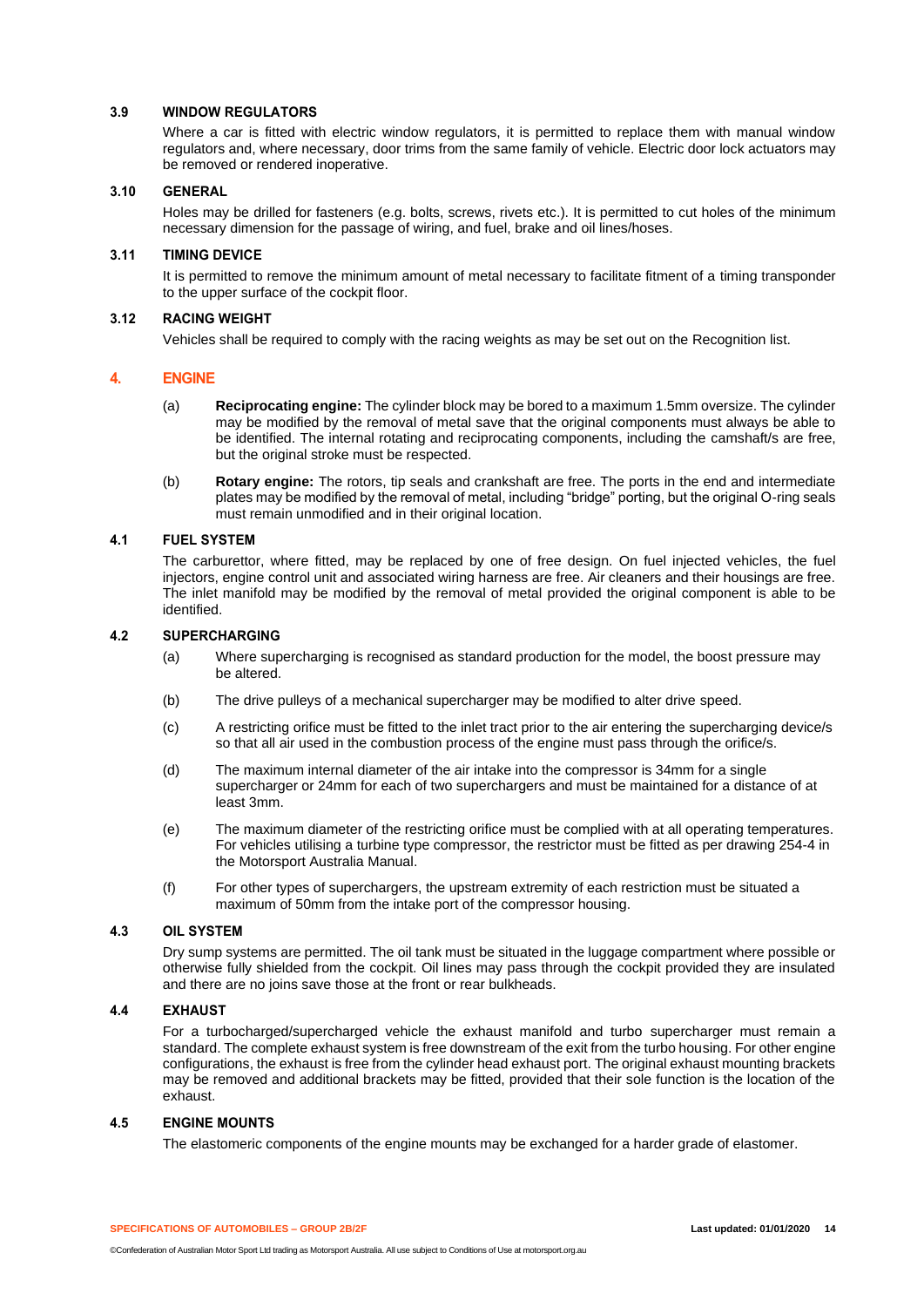## **4.6 FLYWHEEL AND CRANKSHAFT DAMPER**

The flywheel may be replaced by a unit of free design, and manufactured from steel. The starter ring gear must be the original component secured to the flywheel as per the original. The torsional damper is free.

## **5. PIPING AND FUEL TANKS**

## **5.1 FUEL TANKS**

- (a) The fuel tank may be modified or replaced by one of free design; an FIA-approved (FT3 or greater specification) bladder tank is recommended.
- (b) It must be mounted in the same general location, where possible utilising the existing mounting facilities, or in the luggage compartment.
- (c) For all vehicles, a flame and liquid-proof bulkhead must be fitted between the driver and all internally mounted fuel system components save for fuel lines as per 5.3 below.
- (d) The articles of Motorsport Australia Manual Schedule N (Fuel Tanks and Refuelling) shall also apply including Article 2.8 in regard to the maximum capacity.

## **5.2 TANK FILLERS**

- (a) Dry Break fittings are permitted, and must be fitted in compliance with Schedule N (refer "General Requirements for Cars and Drivers"). Tank fillers must not protrude beyond the bodywork and must be effected in such a way that no fuel spilt in the filling process will leak into the interior compartments of the car.
- (b) Where the existing fuel filler position is retained, the standard filler orifice may be modified to accept a replacement cap of free design.
- (c) Alternatively the filler may be relocated into the luggage compartment; an opening of a maximum 250mm x 250mm may be made in the floor of the luggage compartment for access to underfloor tanks.

**Note:** In all cases, tank fillers must be designed to ensure an efficient closing action which reduces the risk of accidental opening following a crash impact.

#### **5.3 FUEL PUMPS/FILTER**

Fuel pumps, fittings, and filters are free. Fuel lines must be made from a material suitable for the purpose. Where the fuel lines pass through the cockpit, there must be no connections within the cockpit save at the front and rear bulkheads.

## **6. COOLING SYSTEM**

#### **6.1 RADIATOR, COWLS AND FANS**

The radiator is free providing that the only body modification required for fitment is the drilling of holes for mounting purposes. Radiator cowls/shrouds on the rear of the radiator for the purpose of sealing a fan may be removed. Radiator cowls in front of the radiator must be retained in their entirety. It is permitted to add additional shrouds or ducting. Engine cooling fans are free.

## **6.2 OIL COOLERS**

Engine oil coolers are free subject to Article 1.6.

## **6.3 INLET CHARGE AIR COOLING**

Where supercharging is used, the pipes between the intercooler (if fitted), manifold and the supercharging device are free but their only purpose must be to channel air.

## **7. TRANSMISSION TO THE WHEELS**

#### **7.1 FINAL DRIVE**

Any alternative final drive ratio offered by the manufacturer for the model may be used.

## **7.2 COOLING**

An additional lubricant cooling device, including a fan is permitted. The circulating pump, radiator, and air intake may not be located in the cockpit.

#### **7.3 CLUTCH**

The pressure plate and clutch plate, is free.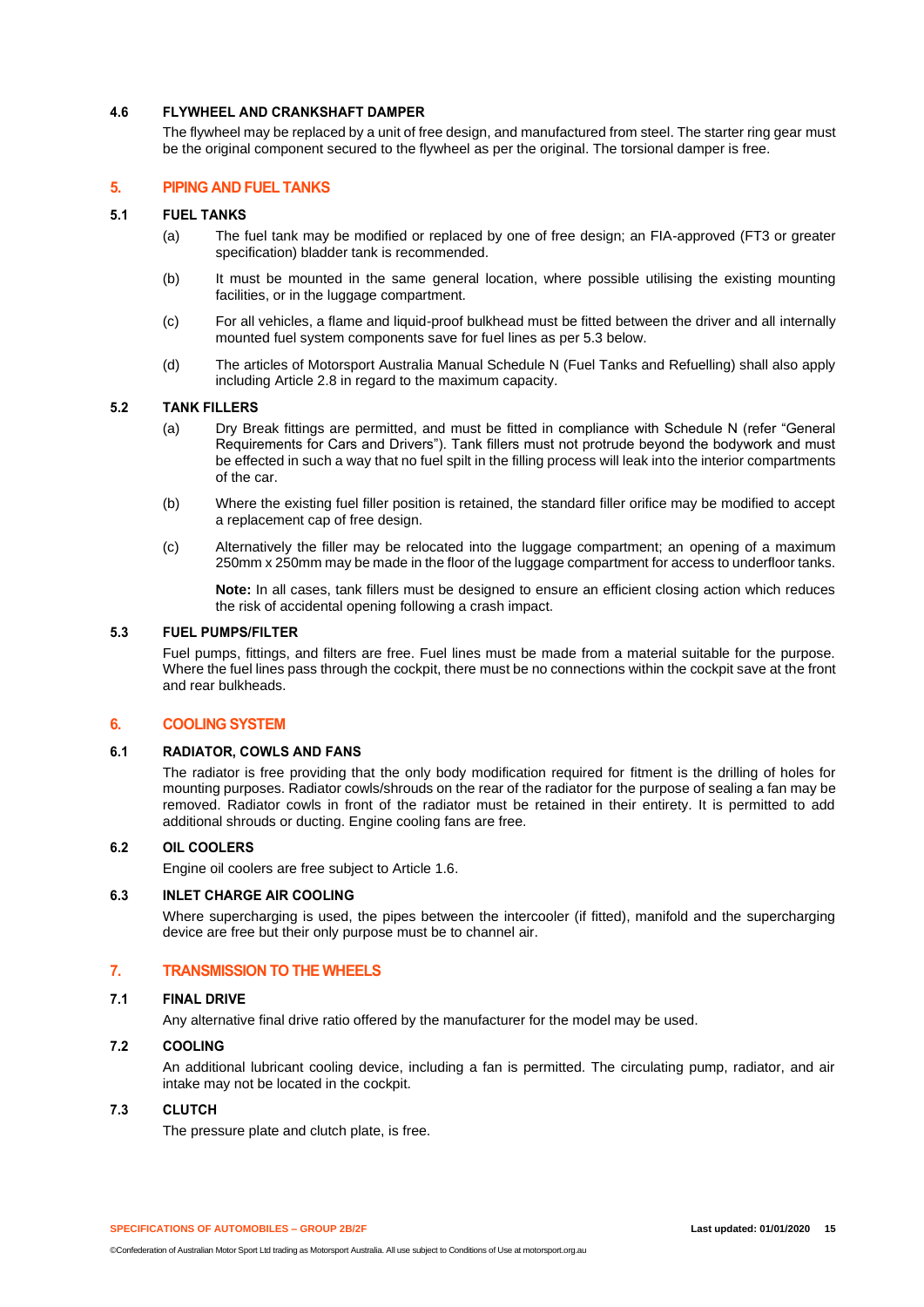## **7.4 TAILSHAFT/DRIVESHAFTS/AXLES:**

The tailshaft/driveshafts/axles and associated universal or CV-joints are free.

## **8. SUSPENSION AND STEERING**

## **8.1 SPRINGS**

Springs are free provided that the type and location are unchanged (where type" means coil, torsion bar, leaf etc.).

## **8.2 BUMP STOPS**

Bump stops, being the components designed to ultimately limit the suspension travel, are free and may be repositioned.

## **8.3 BUSHES**

Elastomeric bushes used at suspension pivot points may be replaced by mechanically identical elastomeric bushings (e.g. urethane may replace rubber).

## **8.4 SUSPENSION DAMPERS**

The make and size of suspension dampers are free. The number of dampers and pivot point locations may not be altered.

## **8.5 WHEEL BEARINGS, HUBS AND TRUNNIONS**

Trunnions are free. Bearings may be replaced by mechanically identical components. On vehicles with live rear axle assemblies, semi-floating axles may be replaced by full floating axles. Rear axle housings may be modified to facilitate the fitment of suitable spindles, associated hubs and bearings.

## **8.6 MACPHERSON STRUT TOP MOUNTS**

MacPherson strut top mounts are free providing that they utilise the standard bodyshell mounting facilities.

## **8.7 STRUT TOWER BRACE**

A brace of free design may be fitted between the front suspension towers providing it only links the towers and connects within 150mm of the suspension pivot points

#### **8.8 ANTI-SWAY BARS**

Original anti-sway bars may be replaced by others mounted in the same mounting location. Where no bar is fitted originally it is permitted to add one, including mounting points. Linkages between the anti-sway bar and suspension components or bodyshell are free.

## **8.9 RIDE HEIGHT ADJUSTMENT**

Adjustable spring platforms, rear leaf spring shackles, spacers located directly at either end or between coil springs, lowering blocks of solid/rigid material and torsion bar ride height adjusters are free.

## **8.10 WHEEL TRACK**

The front and rear track dimensions are free save that the upper part of the tyre, down to the flange over the wheel hub centre must be within the perimeter of the vehicle when viewed vertically from above (see diagram 2). Track extenders or spacers may be used provided that they are fixed to the hub.

## **DIAGRAM 2**



## **8.11 ADDITIONAL LINKAGES**

Where a live rear axle is located by leaf springs (Hotchkiss suspension), it is permitted to fit a Panhard rod or watts link and associated brackets to the vehicle. Such brackets must only involve the addition of metal.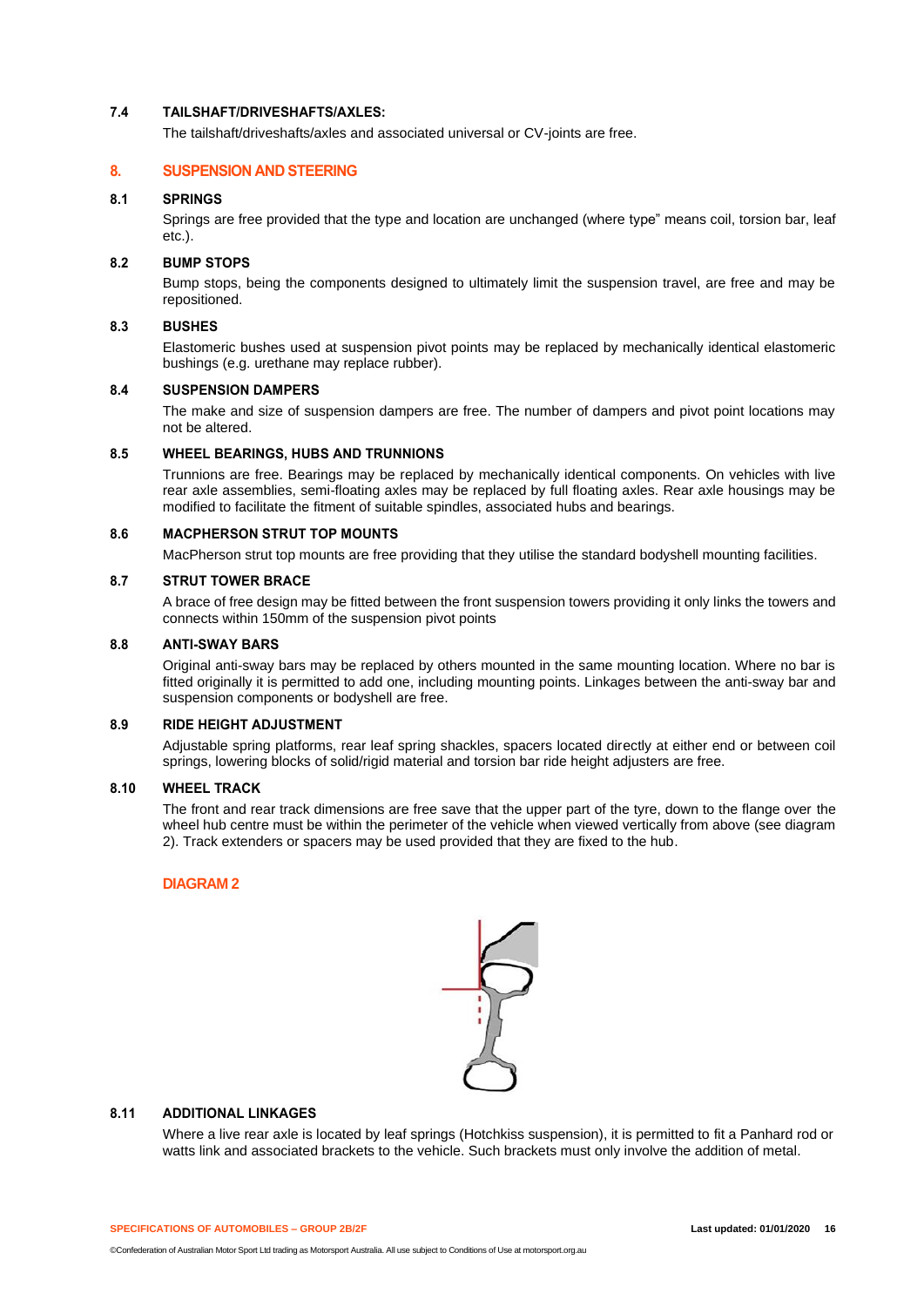## **8.12 RIDE HEIGHT**

In as raced condition, all fully sprung parts of the car, with the exception of the entire exhaust system, must be at least 100mm above the ground when measured on a flat level surface.

#### **8.13 WHEEL ALIGNMENT FACILITIES**

The wheel alignment settings are free. It is permitted to relocate all pivot points radially by up to 20mm within the confines of the existing mounting brackets or body panels. No metal may be removed save that directly associated with the actual pivot point relocation. For vehicles with a live rear axle, camber or toe may vary by no more than 1/2° from standard. Tie rod ends are free.

#### **9. BRAKES**

#### **9.1 MASTER CYLINDERS**

The brake master cylinder assembly (including power boosters and associated pushrods) may be replaced provided that the replacement master cylinder/s and power booster or other such system utilises the existing mounting facilities. A dual master cylinder system with cockpit adjustable brake bias is permitted. Brake proportioning valves may be added or interchanged freely. Anti-lock brake systems may be removed or deactivated.

## **9.2 BRAKE ROTORS**

The standard brake rotors may be replaced. Such replacements may be of free design providing that they are made from a ferrous material. Discs may be interchanged with drums. Disc mounting hats are free subject to their being made from aluminium alloy or ferrous material.

## **9.3 BRAKE CALIPERS**

Brake calipers and pads are free, subject to the main housing being made of a ferrous material or an aluminium alloy and utilising no more than four pistons. Titanium pistons are permitted. Suspension components may be modified to permit fitment of replacement calipers.

#### **9.4 HANDBRAKE**

Handbrake mechanisms are free.

#### **9.5 BRAKE COOLING**

Protection shields/stone guards on unsprung components may be added or removed. It is permitted to fit ducting for the passage of air to the brakes provided that it remains within the perimeter of the coachwork when viewed from above and that no bodywork alterations are required.

## **10. WHEELS AND TYRES**

#### **10.1 WHEELS**

Wheels may be replaced by others of free design. Where the wheels supplied by the car manufacturer are not retained, the maximum rim width and diameter of the replacement wheels, based on the vehicle weight is given in the table below:

| <b>Racing Weight*</b> | <b>Maximum Rim Width</b> | <b>Maximum Diameter</b> |
|-----------------------|--------------------------|-------------------------|
| Up to 930kg           | フ〃                       | 16"                     |
| 931 – 1280kg          | 8"                       | 17"                     |
| Above 1280kg          | 9''                      | 18"                     |

**NOTE:** The spare wheel, jack and any associated brackets may be removed.

\* Refer to Definitions - Technical (refer "General Requirements for Cars and Drivers").

#### **10.2 TYRES**

At the commencement of any race or practise session each tyre must:

- (i) Be of a type included on the current Motorsport Australia Production Car Tyre list.
- (ii) Have at least a minimum tread depth. The definitive method of determining minimum tread depth shall be the tread wear indicators provided by the tyre manufacturer. At no time prior to practise or racing may any tread wear indicator be exposed or in the case where the indicator is a dimple in the tyre, worn below such indicator. This does not apply to the shoulder of the tyre.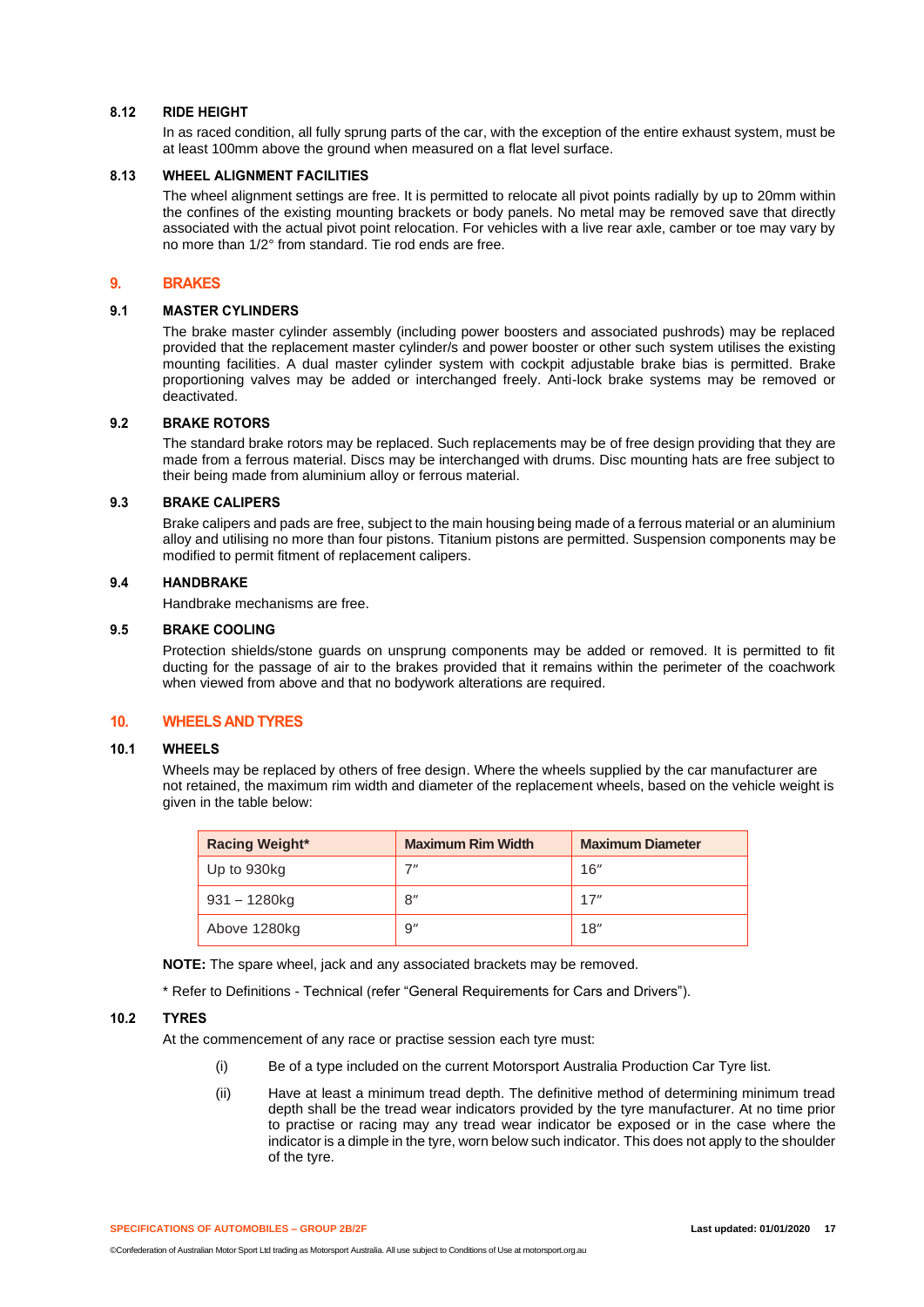(iii) Be fitted on to a rim in compliance with Schedule E (refer "General Requirements for Cars and Drivers").

## **11. ELECTRICAL**

## **11.1 ELECTRICAL SYSTEM**

The wiring and electrical connectors, switches, fuses and circuit breakers, starting, ignition and generating systems are free. The starting, lighting and turn signalling apparatus must be in working order at the start of each competition. All globes must at least meet the original equipment specification.

#### **11.2 BATTERY**

The battery and its location are free but it must be safely and securely mounted. It must be adequately covered so as to prevent short circuits and leakage, in any position. Where the battery is relocated, the original battery mountings may be removed.

## **11.3 WINDSCREEN WIPERS**

The windscreen wiper mechanism may be removed where the windscreen is removed. The wiper blade tension springs may be modified and wind deflectors added. Headlight and rear window wipers and washers may be removed. The windscreen washer bottle, pump and hoses and any mounting bracket are free. Windscreen wipers must rest in the same location as on a standard car of that make and model.

#### **12. COCKPIT / DRIVER'S COMPARTMENT**

## **12.1 STEERING WHEEL**

The steering wheel may be replaced by one that is of at least 300mm diameter. It is permitted to add a steering wheel boss, possibly incorporating a quick release mechanism, to enable the fitment of a permissible steering wheel. The steering column may be repositioned by the addition of spacers/longer bolts at the existing rear mounting points provided no other modifications are required.

## **12.2 CONTROLS**

All driving controls must retain the role laid down for them by the manufacturer. Footrests and heat protection panels may be added to the driver's footwell cavity. Pedals may be modified, but not the mounting points.

#### **12.3 INSTRUMENTS**

Instruments are free, but the original dash must remain. Any holes in the dash resulting from the removal of instruments must be neatly closed by the addition of a closing panel. Where possible, all replacement instruments must be mounted in the dash where the original instruments were situated, but may otherwise be mounted in a panel in front of the original dash.

#### **12.4 CARPET AND INTERIOR TRIM**

Roof lining and interior trim down to the lower edge of the windows in closed cars may be removed. Consoles on the transmission tunnel and which are not integrated with the dash assembly may be removed. Floor carpet and associated "underfelt" may be removed. Flat panels trimmed to match the original items may replace moulded door trims for the purpose of fitting a Safety Cage.

## **12.5 SEATS**

The driver's and/or front passenger's seats may be replaced with other seats in compliance with Schedule C (refer "General Requirements for Cars and Drivers"). Original seat mountings may be removed or replaced and/or other mountings added provided that they extend no further than 50mm from the plan view of the seat. The rear seats if fitted, and associated seat belts are free. The use of carbon fibre composites in replacement seats is permitted.

#### **12.6 REMOVABLE REAR WINDOW SHELF**

The removable rear window shelf in two volume cars may be removed together with its supports, or held down by additional fasteners.

## **12.7 AIR CONDITIONER**

Components solely associated with a refrigerated air conditioning system may be disconnected or removed.

## **12.8 ACCESSORIES**

The radio, aerial, speakers and speaker mounts may be removed. Fog/driving lights, which are separate from the main lighting system, may be removed, as may internal cockpit lights. Accessories, which do not increase performance (e.g. additional lamps, mirrors, etc.), may be added.